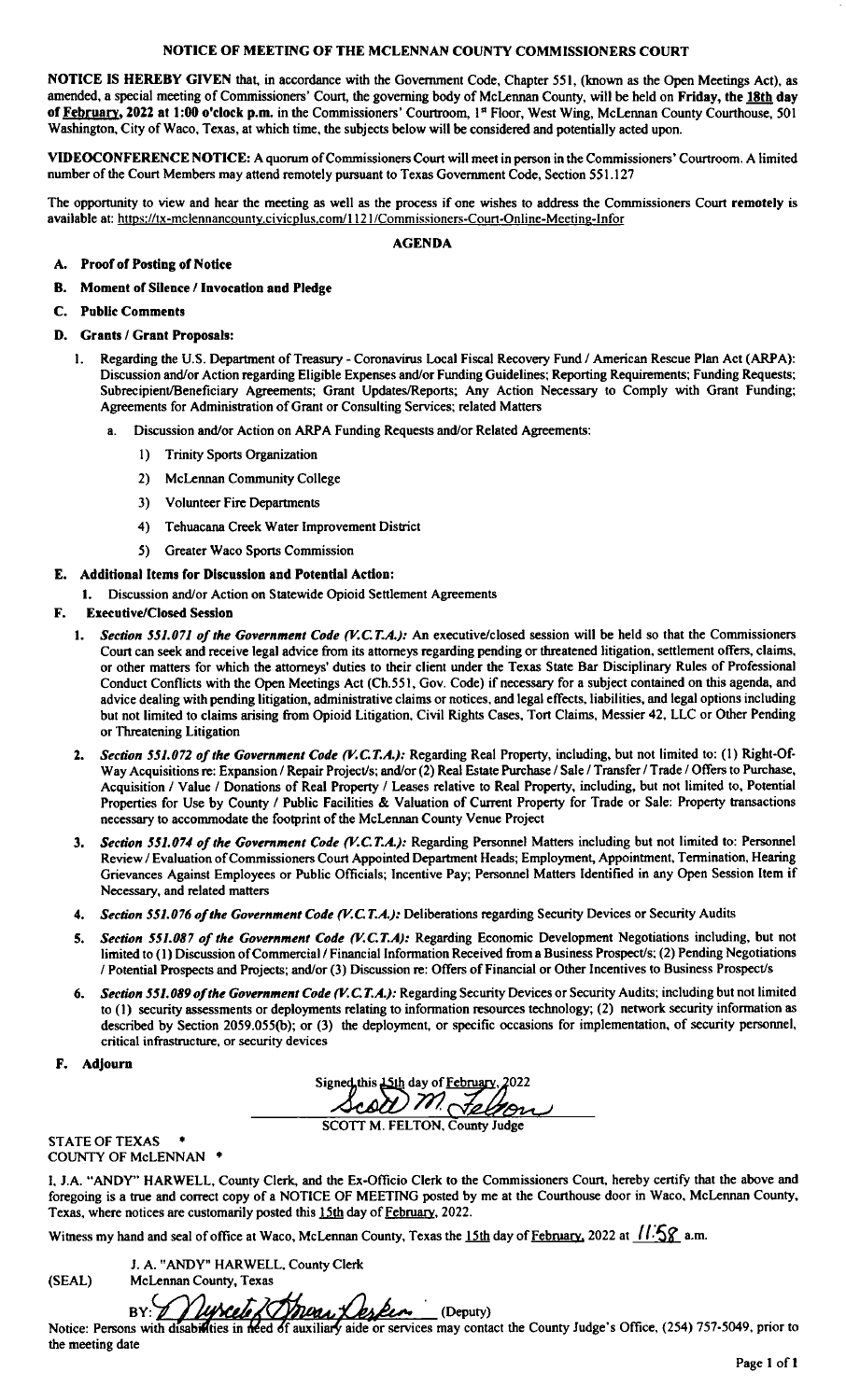JA.' ANDY HARWELL. County Clerk McLennan County, Texas

 $\hat{\mathcal{A}}$ 

FILED: FEB 1 8 2022

 $\sim$ 

By Myrcetez Gowan-Perkins, Deputy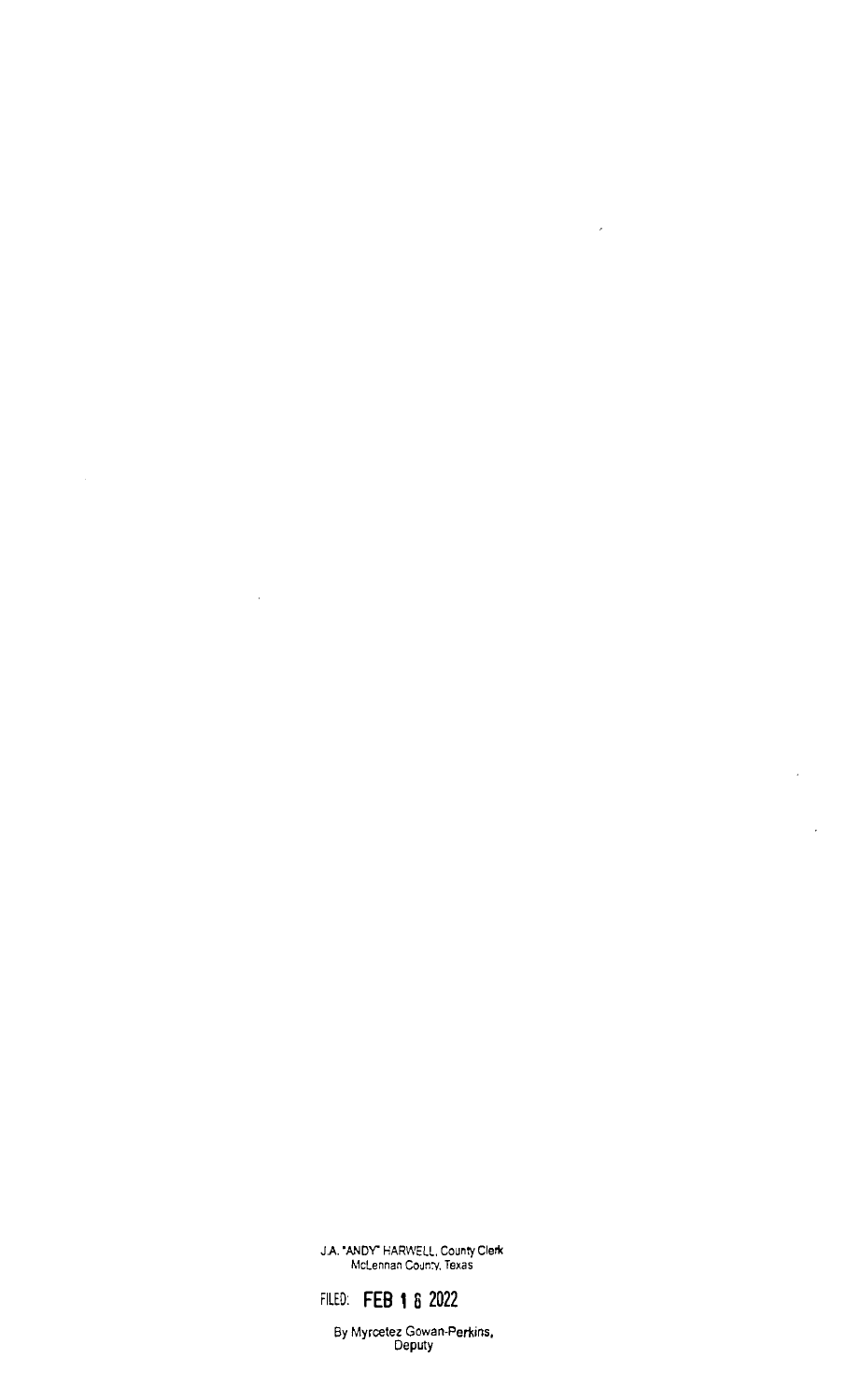# **ORDER RECESSING TO EXECUTIVE SESSION** ORDER RECESSING TO EXECUTIVE SESSION Session with Judge Felton presiding and Commissioners James Smith, Patricia Chisolm- Miller,Will

On this the 18 day of February, 2022, at 1:05 o'clock p. m. the County Judge announced that at this time we will go into Executive Session in accordance with Section 551.071 and 551.072 of the Local Government Code (V.C.T.A.)

------------------------

### **ORDER RECONVENING REGULAR SESSION**

On this the 18 day of February, 2022, at 2:51 o'clock p.m. the Court reconvened in Regular Session with Judge Felton presiding and Commissioners James Smith, Patricia Chisolm-Miller, Will Jones, Ben Perry and the Clerk thereof being in attendance, the following proceedings were had and done to-wit: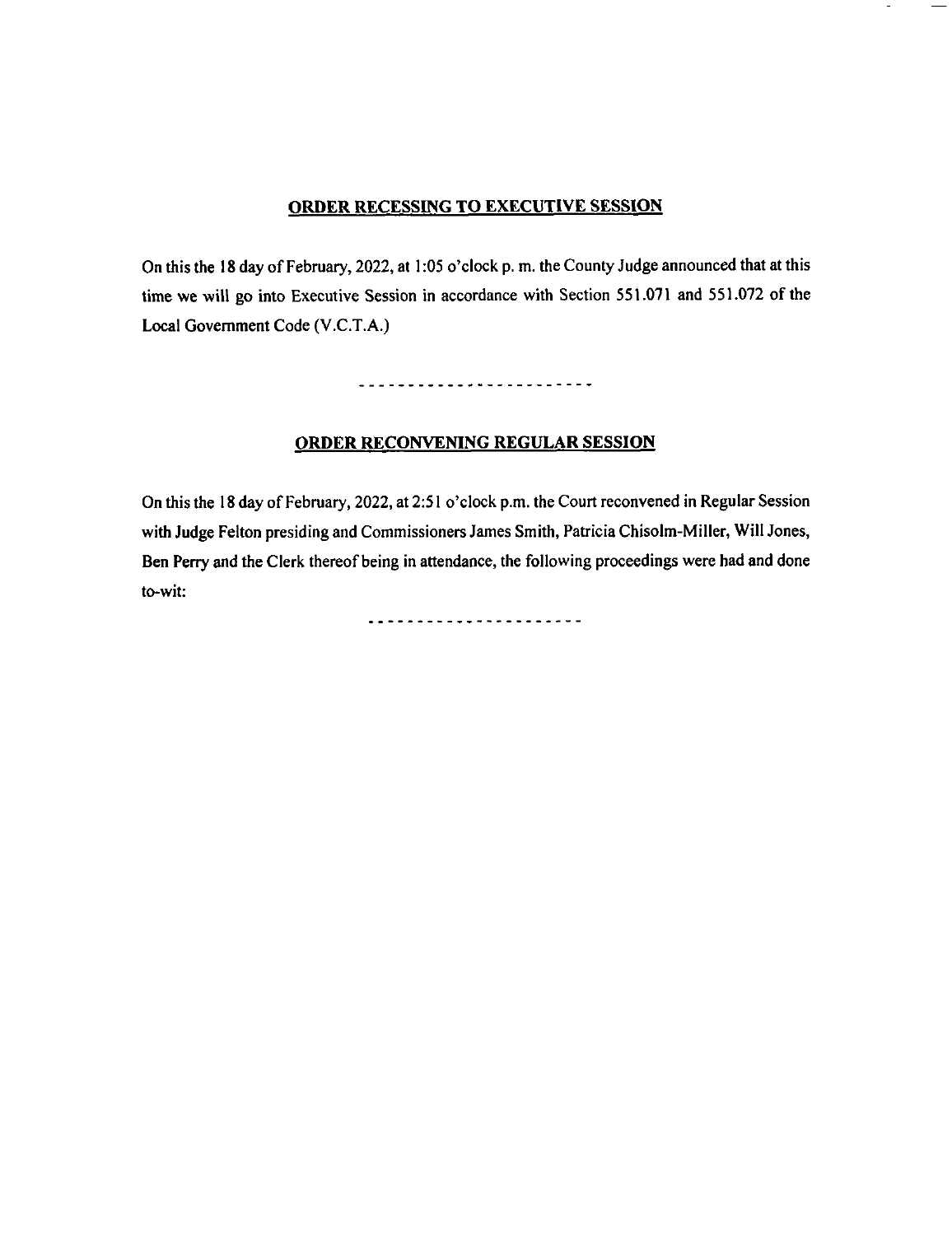The Court went to E. Addition The Court went to E. Additional Items for Discussion

 $\mathcal{L}$ 

 $\cdots$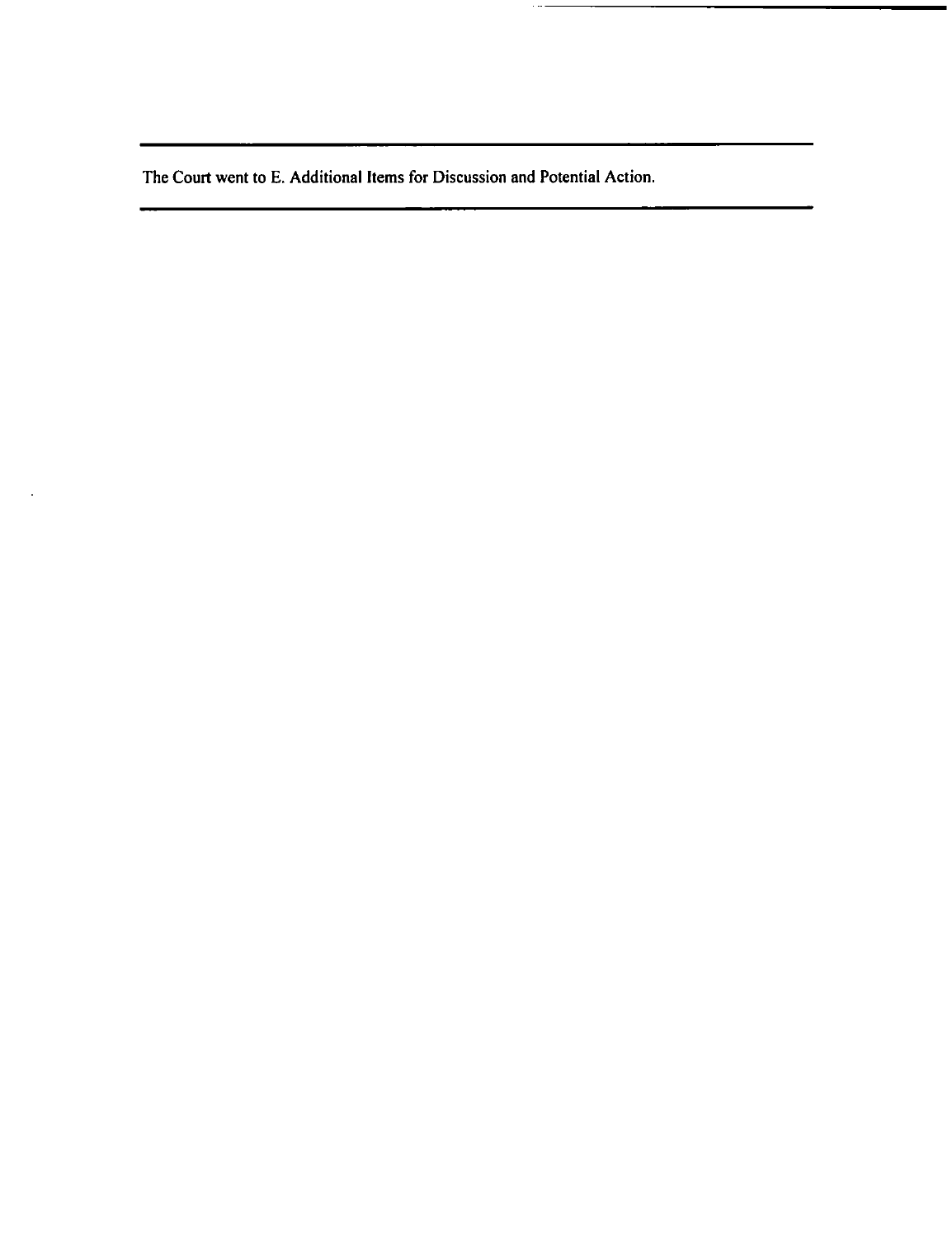# 2022<br>
18, 2022<br>
18, 2022<br>
18, 2022<br>
18, 2022<br>
18, 2022<br>
18, 2022<br>
18, 2022<br>
18, 2022<br>
18, 2021<br>
18, 2021<br>
18, 2021<br>
18, 2021<br>
18, 2021<br>
18, 2021<br>
18, 2021<br>
18, 2021<br>
18, 2021<br>
18, 2021<br>
18, 2021<br>
18, 2021<br>
18, 2021<br>
18, 2

**Discussion and Potential Action**<br>Statewide Opioid 1. Discussion and/or Action on Statewide Opioid Settlement Agreements<br>
Action I.D. Action of Action on State Western Approved Settlement Approved Settlement Approved Settlement Approved Settlement Approved Settlement Approved Settlement Approved Settlement Approved Sett

 $2:52$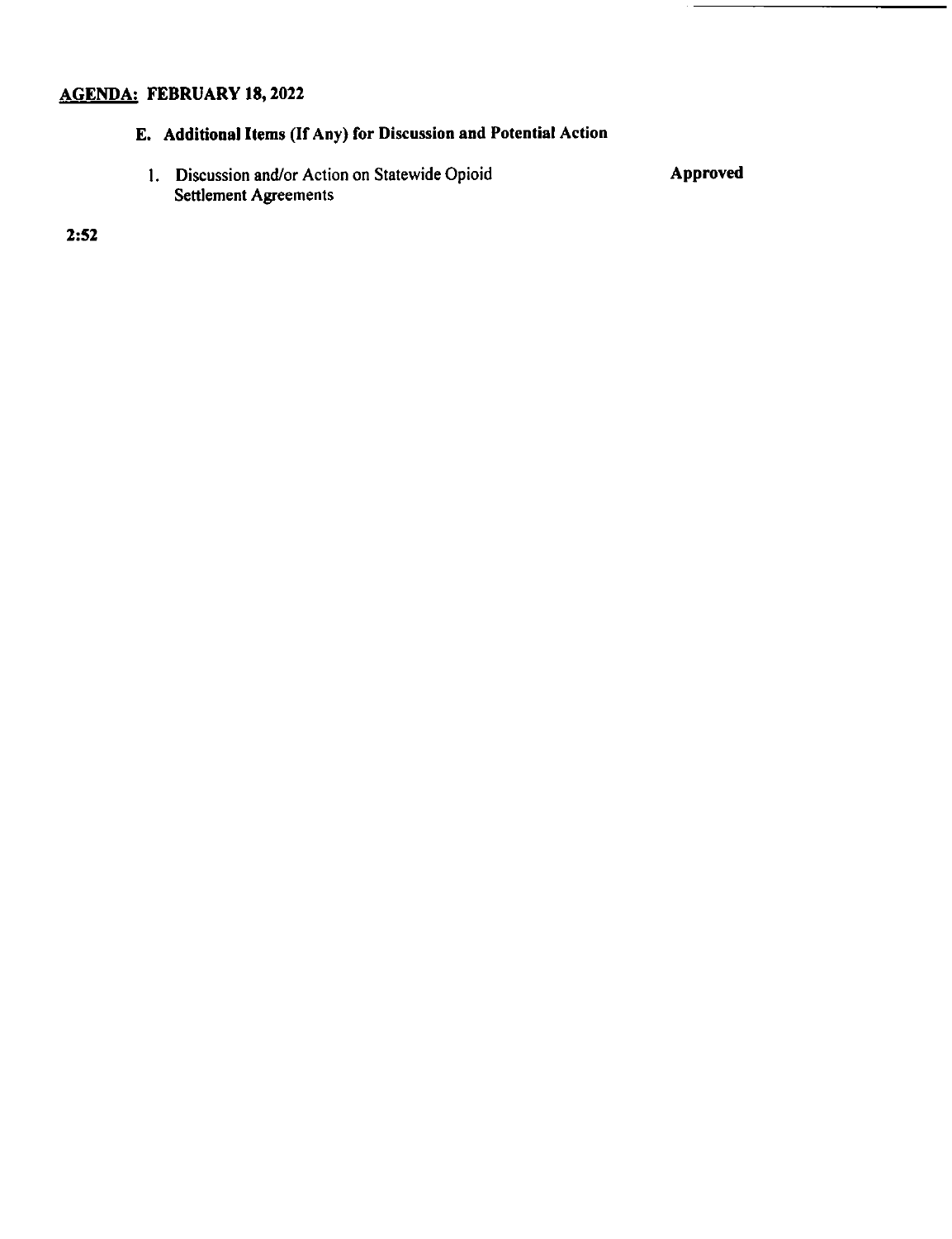# ACTION ON STATEWIDE OPIOID SETTLEMENT

**CRION ON STATEWIDE OPIOID SETTLEMENT**<br> **ACTION ON STATEWIDE OPIOID SETTLEMENT**<br>
On this the 18 day of February, 2022, came on for consideration the matter of Discussion and<br>
Action on Statewide Opioid Settlement Agreement FEDREMENTS<br>
The matter of Discussion and/or the matter of Discussion and/or State and Agreements. At the opinion of the Commissioner Smith and Is ordered by Court that Said Authorization<br>
a motion on Statewide Opioid Settlement Agreements. After discussion, Commissioner Smith mac<br>
a motion to approve and it was seconded by Commissioner Jones. A vote being called Action on Statewide Opioid Settlement Agreements. After discussion, Commissioner Smith made a motion to approve and it was seconded by Commissioner Jones. A vote being called for, voting be, and the same is hereby, approved by unanimous vote.

-----------------**-**-

 $\bar{a}$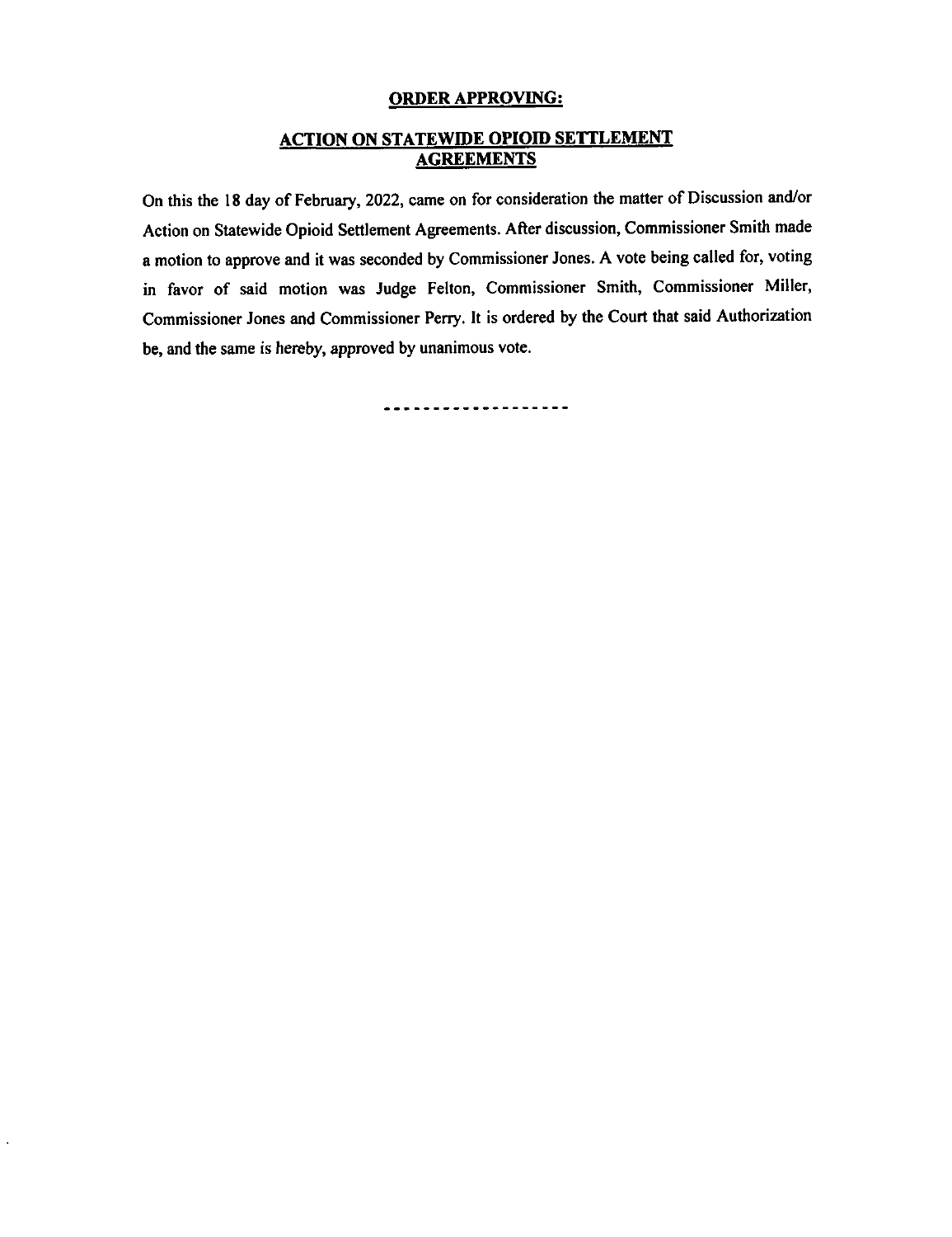### THE STATE OF TEXAS SERVICES OF THE STATE OF TEXAS, THE 18TH DAY OF THE 18TH DAY OF THE 18TH DAY OF THE 18TH DAY OF THE 18TH DAY OF THE 18TH DAY OF THE 18TH DAY OF THE 18TH DAY OF THE 18TH DAY OF THE 18TH DAY OF THE 18TH DA  $\frac{3}{8}$ <br>TV OF M<sub>C</sub>I FNNAN THE STATE OF TEXAS<br>
§<br>
COUNTY OF McLENNAN

THE

### $\frac{8}{9}$ <br>COUNTY OF McLENNAN<br>**ORDER AUTHORIZING APPROVAL OF PROPOSED TEXAS** engaged in fraudulent and the fraudulent series of the order and the state mathematic stribution of  $\frac{1}{2}$  or  $\frac{1}{2}$  or  $\frac{1}{2}$  or  $\frac{1}{2}$  or  $\frac{1}{2}$  or  $\frac{1}{2}$  or  $\frac{1}{2}$  or  $\frac{1}{2}$  or  $\frac{1}{2}$  or  $\frac{1$ have resulted in a strategy strategy in a strategy strategy of  $\mathbf{S}$

BE IT REMEMBERED, at a duly posted meeting of the Commissioners Court of **in SE IT REMEMBERED**, at a duly posted meeting of the County and County, Texas, held on the 18th day of February, 2022, or BE IT REMEMBERED, at a duly posted meeting of the Commissioners Court of<br>Lennan County, Texas, held on the 18th day of February, 2022, on motion duly made and<br>onded, the following Order (Resolution) was adopted: **HASE IT REMEMBERED, at a duly posted meeting of the Commis McLennan County, Texas, held on the 18th day of February, 2022, on motions, Seconded, the following Order (Resolution) was adopted:**<br>WHERAS McLennan County obtain Endo International place International place International Analytical Inc., and Pharmaceutical Inc., and Pharmaceutical Inc., and Pharmaceutical Inc. Entry Defending (No. 2013); (2) WHEREAS, McLennan County obtained inform

their corporate affiliates, parents, subsidiaries, and such other defendants as may be added to the WHEREAS, McLennan County obtained infortion-<br>their corporate affiliates, parents, subsidiaries,<br>litigation (collectively, "Defendants") have enga their corporate affiliates, parents, subsidiaries, and such other defendants as may be added to the litigation (collectively, "Defendants") have engaged in fraudulent and/or reckless marketing and/or distribution of opioid the County in Detendants June engaged in Fraudulent and/or reckless marketing and/or<br>distribution of opioids that have resulted in addictions and overdoses; and<br>WHEREAS, these actions, conduct and misconduct have resulted

**WHEREAS**, these actions, in the past to the County and will undoubtedly result in significant financial costs in the future; and

S, the County brought or has investigated claims against (1) Endo Health Solutions, Inc.,<br>S, the County brought or has investigated claims against (1) Endo Health Solutions, Inc., S, the County brought or has investigated claims against (1) Endo Health Solutions, Inc.,<br>naceuticals Inc., Endo International plc, Par Pharmaceutical Inc., or Par Pharmaceutical<br>Inc., ("Endo, Defendants"): (2) Teva, Pharm S, the County brought or has investigated claims against (1) Endo Health Solutions, Inc.,<br>naceuticals lnc., Endo International plc. Par Pharmaceutical Inc., or Par Pharmaceutical Endo Pharmaceuticals Inc., Endo International plc, Par Pharmaceutical Inc., or Par Pharmaceutical Companies, Inc. ("Endo Defendants"); (2) Teva Pharmaceutical Industries, Ltd., Teva<br>Pharmaceuticals USA, Inc., Watson Laboratories, Inc., Actavis LLC, Actavis Pharma, and certain other defendants related to potentially released claims ("Actavis Defendants"; (3) McKesson Corporation, Cardinal Health, Inc., and AmerisourceBergen Corporation ("Distributor Defendants"), and (4) other defendants in the opioid supply chain on behalf of the County in *In Re: National* Prescription Opiate Litigation, MDL No. 1:17-md-022804, and In Re: Texas Opioid Litigation, MDL No. 2018-63587, currently pending in the 152d District Court of Harris County, Texas and/or removed pending remand; and

**WHEREAS, on January 14, 2022, the Endo Defendants in the opioid litigation brought by the** County, the State of Texas, through the Office of the Attorney General, and a negotiation group for Texas political subdivisions entered into an Agreement entitled Corrected Endo/Par Texas State-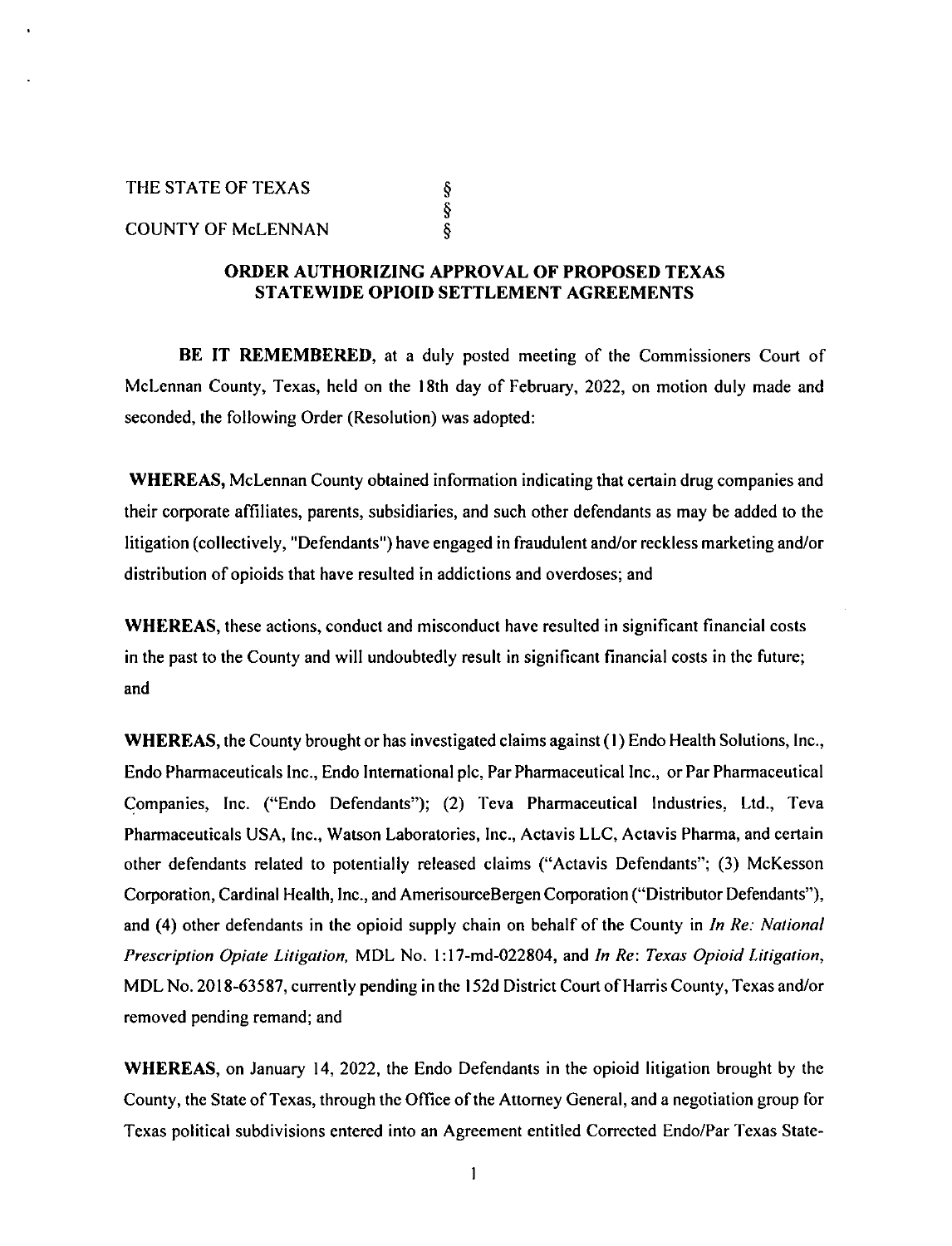Wide Opioid Settlement Agreement and Settlement Term Sheet ( hereafter, the Texas Endo Settlement); and

WHEREAS, on January 14, 2022, the Teva Defendants in the opioid litigation brought by the County, the State of Texas, through the Office of the Attorney General, and a negotiation group for Texas political subdivisions entered into an Agreement in Principle to be entitled Teva Texas State-Wide Opioid Settlement and Consent Judgment (hereafter, the Texas Teva Agreed Judgment); and

WHEREAS, on January 26, 2022, the Distributor Defendants in the opioid litigation brought by the County, the State of Texas, through the Office of the Attorney General, and a negotiation group for Texas political subdivisions entered into an Agreement in Principle to be entitled Distributors Texas Settlement Agreement (hereafter, the Texas Distributor Settlement); and

WHEREAS, Special Counsel and the State of Texas have recommended that the McLennan County Commissioners Court support the adoption and approval the Texas Endo Settlement in its entirety, the Texas Teva Agreed Judgment as proposed, and the Texas Distributor Settlement as proposed; and

WHEREAS, even though the payments from the settlements reflect partial compensation to McLennan County for the past damages it has suffered or the future damages it is likely to incur, given the risks of litigation, the fact that this is a settlement with three groups of Defendants, the fact that it is to the benefit of Texas and the County and its residents, and that it reduces the risks associated with protracted litigation;

NOW, THEREFORE, BE IT RESOLVED that we, the Commissioners Court of McLennan County:

- 1. Support the adoption and approval the Texas Endo Settlement in its entirety; and
- 2. Support the adoption and approval the Texas Teva Agreed Judgment in its entirety; and
- 3. Support the adoption and approval the Texas Distributor Settlement in its entirety; and
- 4. Authorize the County to execute the Texas Release for the Texas Endo Settlement; and
- 5. Authorize the County to execute the Texas Release for the Texas Teva Settlement, to be held by Counsel in escrow until the Effective Date of the Settlement; and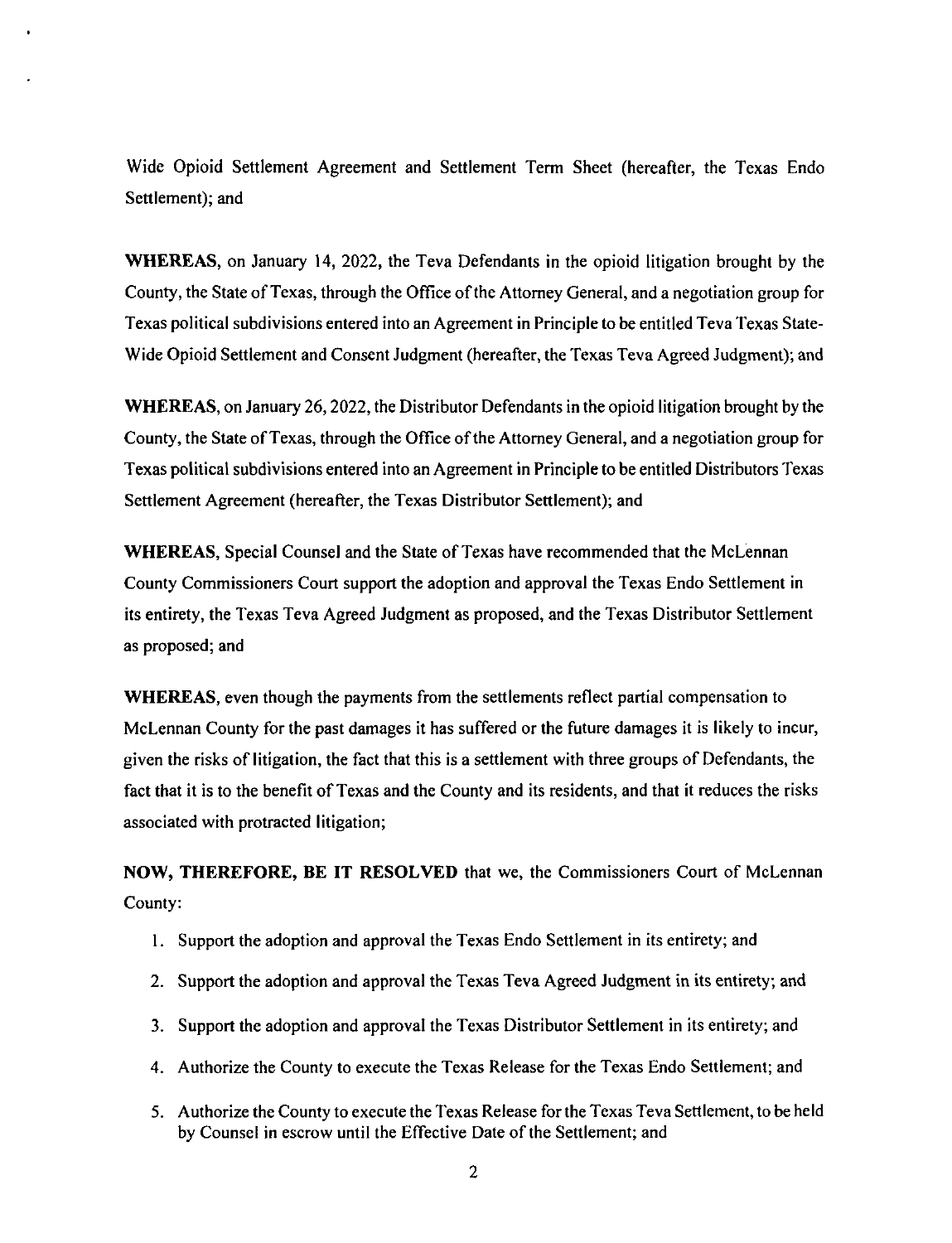- $t_{\text{max}}$ thorize the County to execute the Texas Release for the Distributor Settlement, to be held<br>Counsel in escrow until the Effective Date of the Settlement; and Counsel in escrow until the Effective Date of the Settlement; and  $\alpha$ morize the County to exe<br>Counsel in escrow until<br>ds as follows:
- 

T. Finds as follows:<br>a. There is a substantial need for repayment of past opioid-related expenditures and There is a substantial need for repayment of past opioid-related expenditures and<br>nent to help abate current and future opioid-related harms in and about McLennan<br>nty, Texas; and  $\mathbf{a}$ it to help abate current and future opioid-related harms in and about N<br>Texas; and<br>ne County Commissioners Court supports in its entirety the Texas Endo S

b. The County Commissioners Court supports in its entirety the Texas Endo Settlement, and the proposed Texas Teva Agreed Judgment and the proposed Texas Distributor  $\mathbf{b}$ . Settlement. The County Commissioners Court understands that the purpose of each Settlement is to effectuate resolution of the Opioid Litigation against the Endo Defendants, the Teva Defendants, and the Distributor Defendants. We also understand that an additional purpose is to ensure the effective means of distributing any potential settlement funds obtained under settlements in Texas and under the jurisdiction of Texas Courts in a manner notal means that would promote an effective and meaningful use of the funds in abating the opioid epidemic in this County and throughout Texas.

Indepture in this County and throughout Texas.<br>In the Texas Teva Agreed is hereby authorized to approve and accept the Texas Endo Settlement, the Texas Teva<br>Igment, and the Texas Distributor Settlement as set forth herein. Agreed Judgment, and the Texas Distributor Settlement as set forth herein.

recommended for approval by Special Counsel in the above referenced case and to approve such terms and The County Judge is hereby authorized to execute and deliver the settlement documents y Judge is hereby authorized to execute and deliver the settlement documents<br>led for approval by Special Counsel in the above referenced case and to approve such led for approval by Special Counsel in the above referenced case and<br>

**DONE IN OPEN COURT** on this the 18th day of February, 2022.

### McLENNAN COUNTY, TEXAS

**ATTEST:** yscetor Horoan-Deskin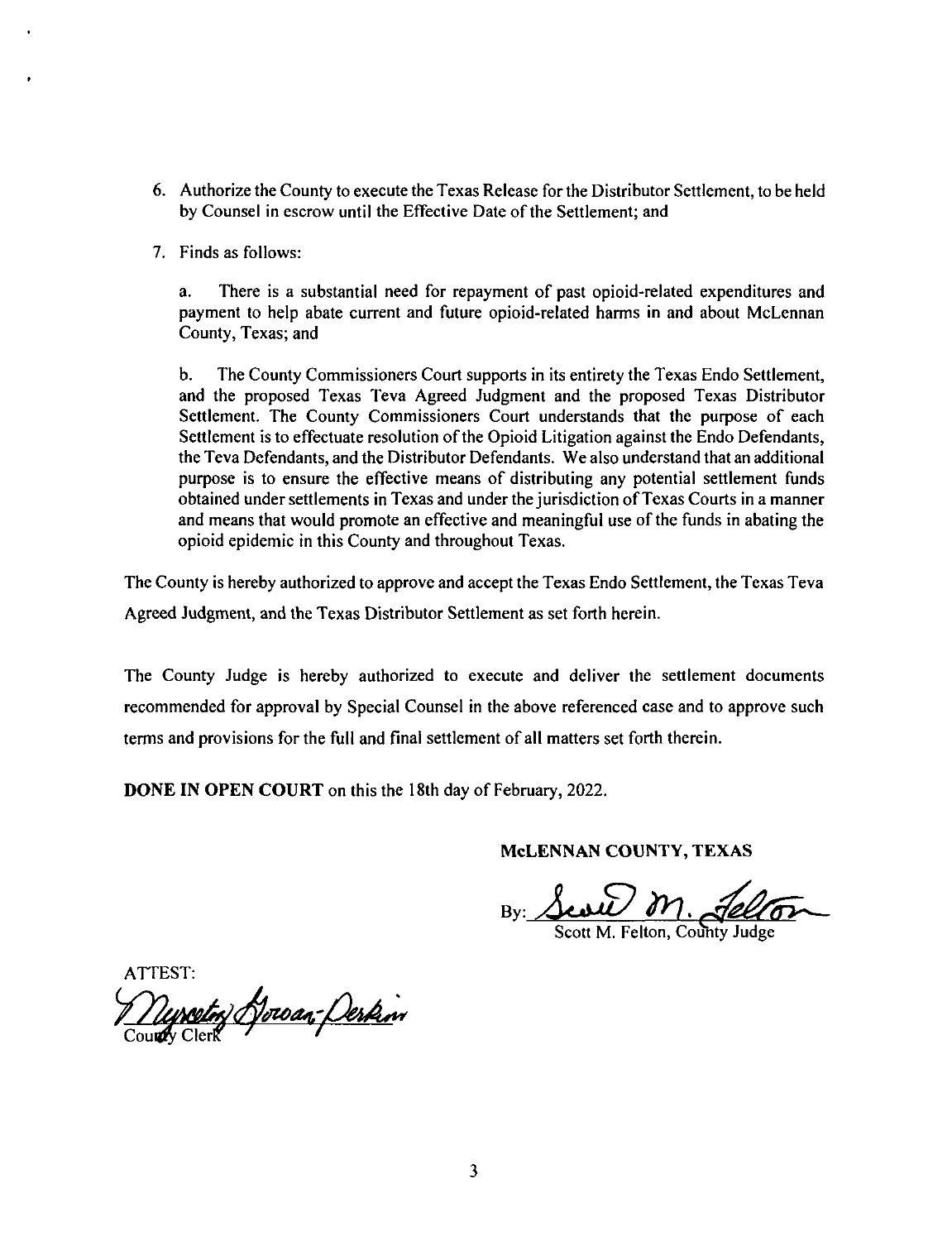# Exhibit A district election and release for the contract of the contract of the contract of the contract of the contract of the contract of the contract of the contract of the contract of the contract of the contract of the contract

### TEXAS SUBDIVISION AND SPECIAL DISTRICT<br>ELECTION AND RELEASE FORM **ELECTION AND RELEASE FORM**

ELECTION AND RELEASE FORM<br>is Election and Release Form for Texas Participating St This Election and Release Form for Texas Participating Subdivisions<sup>1</sup> resolves opioted Claims against Endo/Par under the terms and conditions set forth in the Endo/Par Tex I his Election and Release Form for Texas Participating Subdivisions' resolves opioid-<br>related Claims against Endo/Par under the terms and conditions set forth in the Endo/Par Texas<br>State-Wide Opioid Settlement Agreement b State-Wide Opioid Settlement Agreement between Endo/Par, the State of Texas, and the Counties of Dallas, Bexar, Harris and Tarrant (the "Agreement"), the provisions of which are here<br>incorporated by reference in their entirety. Upon executing this Election and Release Form, a rporated by reference in their entirety. Upon executing this Election and Release Form, a<br>icipating Subdivision agrees that, in exchange for the consideration described in the Participating Subdivision agrees that, in exchange Agreement, the Participating Subdivision is bound by all the terms and conditions of the Agreement, including but not limited to the Release found in Section VII of the Agreement and the provisions concerning participation by Subdivisions or Special Districts in Section VIII, and the Participating Subdivision and its signatories expressly represent and warrant on behalf of the ration passivision and release in process represent and maximum on country or<br>themselves that they have, or will have obtained on or before the Effective Date or on or before themselves that they have, or will have obtained on or before the Effective Date or on or before<br>the execution of this Election and Release Form if executed after the Effective Date, the authority the execution of this Election and Release Form if executed after the Effective Date, the authority to settle and release, to the maximum extent of the Subdivision's and Special District's power, all ettle and release, to the maximum extent of the Subdivision's and Special District's power, all<br>lased Claims related to Covered Conduct. If this Election and Release Form is executed on or Released Claims related to Covered Conduct. If this Election and Release Form is executed on or before the Initial Participation Date, the Participating Subdivision shall dismiss Endo/Par and all Released Claims related to Covered Conduct. It this Election and Release Form is executed on or<br>before the Initial Participation Date, the Participating Subdivision shall dismiss Endo/Par and all<br>other Released Entities wi Subdivision has asserted Covered Claims against Endo/Par or a Released Entity no later than the Subdivision has asserted Covered Claims against Endo/Par or a Released Entity no later than the<br>Initial Participation Date. If this Election and Release Form is executed after the Initial Initial Participation Date. Participation Date, the Participating Subdivision shall dismiss Endo/Par and all other Released

<sup>&</sup>lt;sup>1</sup> The Agreement defines a "Participating Subdivision" as a Subdivision or Special District that signs this Election and Release Form and meets the requirements for becoming a Participating Subdivision under subsection VIII.A. of the Agreement.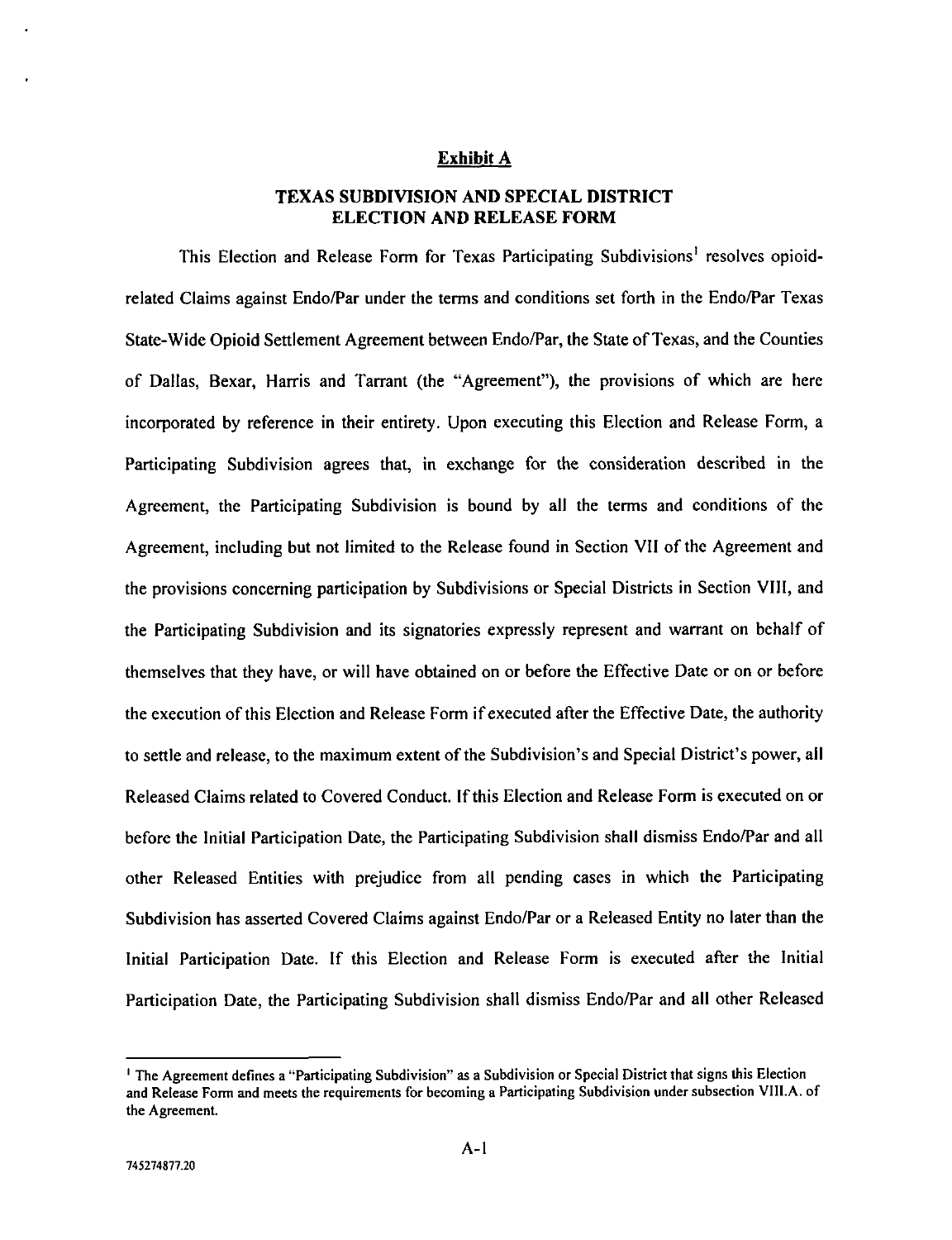ities with prejudice from all pending cases in which the Participating Subdivision has asserted Entities with prejudice from all pending cases in which the Participating Subdivision has asserted<br>Covered Claims against Endo/Par or a Released Entity concurrently with the execution of this form. Covered Claims against Endo/Par or a Released Entity concurrently with the execution of this form. By executing this Election and Release Form, the Participating Subdivision submits to the jurisdiction of the Honorable Robert Schaffer, In Re: Texas Opioid Litigation, MDL No. 18-0358, Master File No. 2018-63587, in the 152nd Judicial District Court, Harris County, Texas. jurisdiction of the Honorable Robert Schaffer, In Re: Texas Opioid Litigation, MDL No. 18-0358,

Dated: February 18, 2022

### McLENNAN COUNTY, TEXAS

 $\ell$ Seare on delter  $Bv$ 

 $\rho$  $\mathcal{A}$  or  $\mathcal{A}$ Bv:

Herbert S. Bristow  $M_{\text{HALEY}}$ <br> $100 \text{ N.}$  R<br> $M_{\text{RSC}}$ Telephone:  $(254)$  776-3336 Telecopier:  $(254)$  776-6823 Email: hbristow@haleyolson.com

And

HARRISON DAVIS STEAKLEY MORRISON JONES, P.C. 5 Ritchie Road Waco, Texas 76712 Telephone: (254) 761-3300

Counsel for McLENNAN COUNTY, TEXAS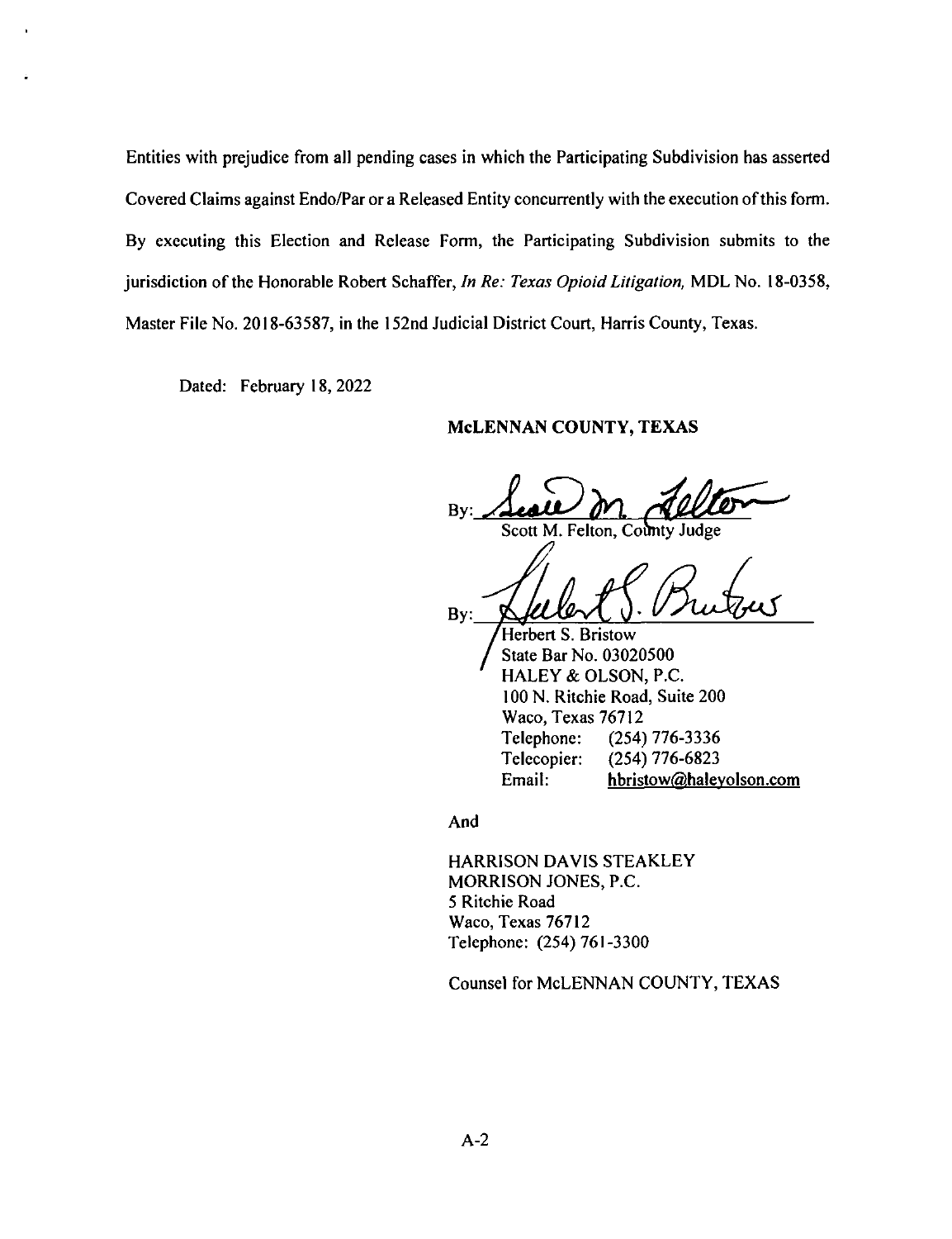#### Exhibit B

### TEXAS SUBDIVISION AND SPECIAL DISTRICT i subdivision and special dis<br>Election and release form

This Election and Release Form for Texas Participating Subdivisions<sup>1</sup> resolves opioidrelated Claims against Teva under the terms and conditions set forth in the Teva Texas State-Wide Opioid Settlement Agreement between Teva, the State of Texas, and the Counties of Dallas, Bexar, Harris and Tarrant (the "Agreement"), the provisions of which are here incorporated by reference in their entirety. Upon executing this Election and Release Form, a Participating Subdivision agrees that, in exchange for the consideration described in the Agreement, the Participating Subdivision is bound by all the terms and conditions of the Agreement, including but not limited to the Release found in Section VII of the Agreement and<br>the provisions concerning participation by Subdivisions or Special Districts in Section VIII, and the Participating Subdivision and its signatories expressly represent and warrant on behalf of<br>themselves that they have, or will have obtained on or before the Effective Date or on or before the execution of this Election and Release Form if executed after the Effective Date, the authority to settle and release, to the maximum extent of the Subdivision's and Special District's power, to settle and release, to the maximum extent of the Subdivision's and Special District's power,<br>all Released Claims related to Covered Conduct. If this Election and Release Form is executed all Released Claims related to Covered Conduct. If this Election and Release Form is executed<br>on or before the Initial Participation Date, the Participating Subdivision shall dismiss the Initial Participation Date, the Participating Subdivision shall dismiss the<br>Released Claims with prejudice and sever Teva and all other Released Entities from all pending all Released Claims related to Covered Conduct. If this Election and Release Form is executed<br>on or before the Initial Participation Date, the Participating Subdivision shall dismiss the<br>Released Claims with prejudice and cases in which the Participating Subdivision has asserted Covered Claims against Teva or a<br>Released Entity no later than the Initial Participation Date. If this Election and Release Form is<br>executed after the Initial Parti

<sup>&</sup>lt;sup>1</sup> The Agreement defines a "Participating Subdivision" as a Subdivision or Special District that signs this Election and Release Form and meets the requirements for becoming a Participating Subdivision under subsection VIII.A. of the Agreement.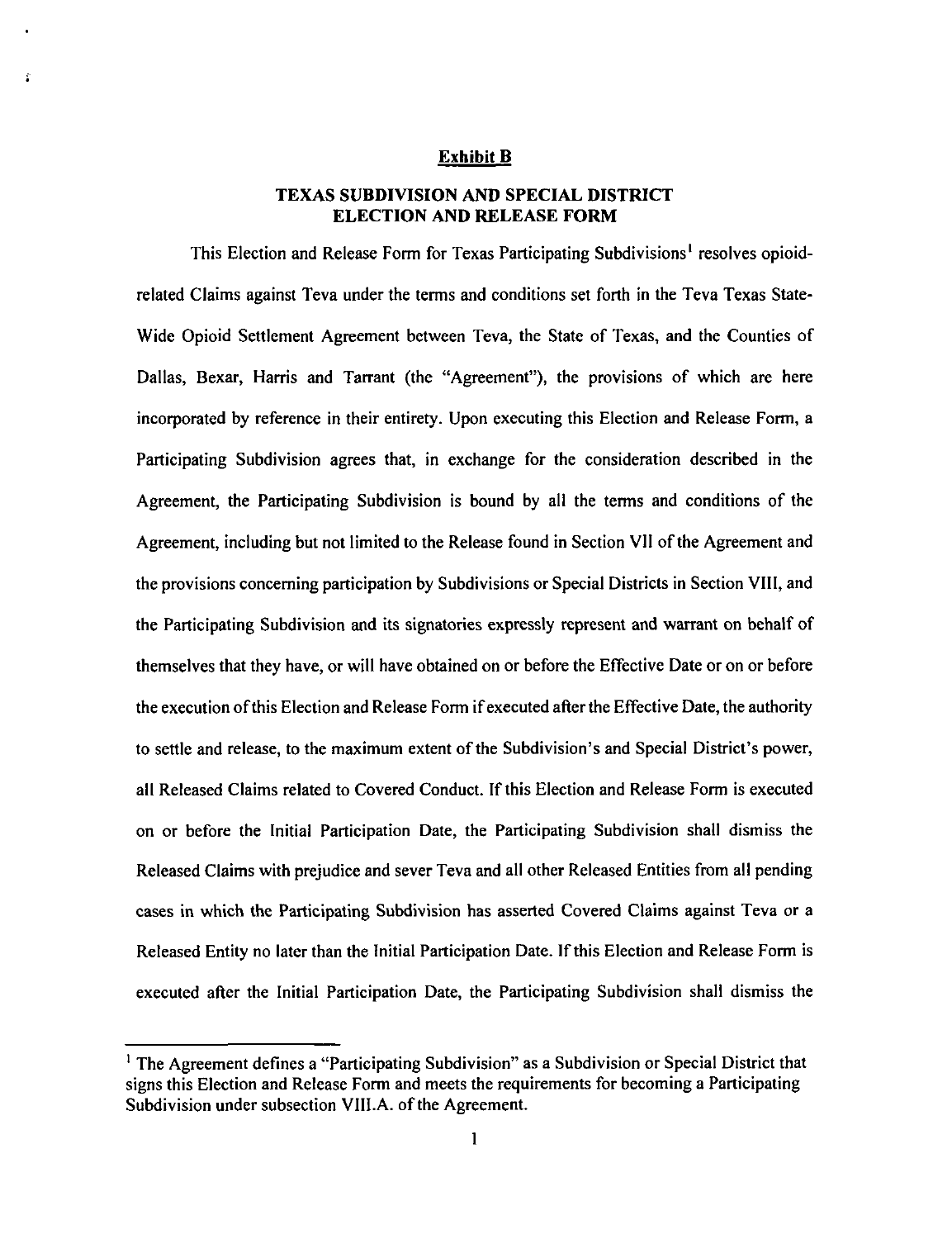Released Claims wi Released Claims with prejudice an<br>cases in which the Participating cases in which the Participating Subdivision I<br>Released Entity concurrently with the execution Schaffer, In Re: Texas Opioid Litigation, MDL No. 18-0358, Master File No. 2018-63587, in 160 and Tudisial District County Hamis County.  $\mathfrak g$  Subdivision submi icipating Subdivision subm Election of the Honorable arris County, Texas.

> Febru hbristow( ahaleyolson. com

### McLENNAN COUNTY, TEXAS

 $\overline{B}$ Scott M. Ealton, County Judge

 $By:$ 

Merbert S. Bristow State Bar No. 03020500 HALEY & OLSON, P.C. 100 N. Ritchie Road, Suite 200 Waco, Texas 76712 Telephone:  $(254)$  776-3336 Telecopier:  $(254)$  776-6823 Email: hbristow@haleyolson.com

And

**HARRISON DAVIS STEAKLEY** MORRISON JONES, P.C. 5 Ritchie Road Waco, Texas 76712 Telephone: (254) 761-3300

Counsel for McLENNAN COUNTY, TEXAS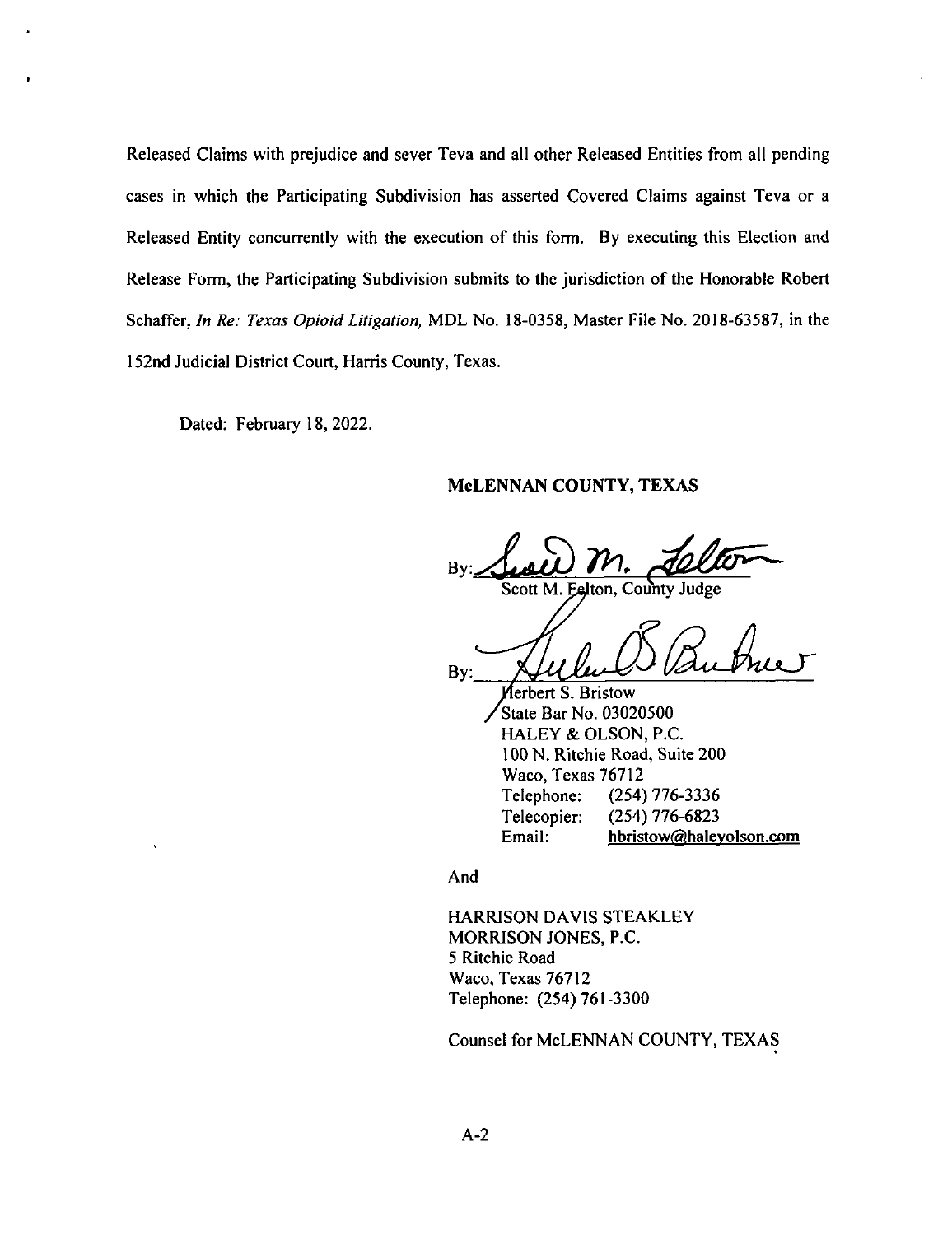### Exhibit L

### Texas Participation Form and Release

The Texas governmental entity identified on the signature page below ("Governmental Entity"), in order to obtain and in consideration for the benefits provided to the Governmental Entity pursuant to the Texas Settlement Agreement dated February 7, 2022 ("Distributor Texas Settlement"), and acting through the undersigned authorized official, hereby elects to participate in the Distributors' Texas Settlement, release all Released Claims against all Released Entities, and agrees as follows.

- 1. The Governmental Entity is aware of and has reviewed the Distributors' Texas Settlement, understands that all terms in this Texas Participation Form have the meanings defined therein, and agrees that by signing this Texas Participation Form, the Governmental Entity elects to participate in the Distributors' Texas Settlement and become a Participating Subdivision as provided therein.
- 2. The Governmental Entity shall, jointly with the Distributors, within 14 calendar days of the Effective Date file a dismissal with prejudice of any Released Claims that it has filed and file a joint motion with the Distributors to sever claims.
- 3. The Governmental Entity agrees to the terms of the Distributors' Texas Settlement pertaining to Subdivisions as defined therein.
- 4. By agreeing to the terms of the Distributors' Texas Settlement and becoming a Releasor, the Governmental Entity is entitled to the benefits provided therein, including, if applicable, monetary payments beginning after the Effective Date.
- 5. The Governmental Entity agrees to use any monies it receives through the Distributors' Texas Settlement as provided therein.
- 6. The Governmental Entity submits to the jurisdiction of the Texas Consolidated Litigation Court. If the Global Settlement becomes effective by July 1, 2022, the Governmental Entity agrees to arbitrate disputes before the National Arbitration Panel as described in Section VI.F.1, Section VI.F.2, Section VIII.C.1, Section XI.B.4, Section XIV.E.3, Section XIV.E.4, Section XIV.T.2, and Exhibit P, of the Global Settlement. For the avoidance of doubt, nothing contained in this Texas Participation Form, or in the Distributors' Texas Settlement, constitutes consent, express or implied, by the Governmental Entity or its selected counsel, to the jurisdiction of any federal court, including without limitation the MDL, for any purpose.
- 7. The Governmental Entity has the right to enforce the Distributors' Texas Settlement in the Texas Consolidated Litigation Court as provided therein.
- 8. The Governmental Entity, as a Participating Subdivision, hereby becomes a Releasor for all purposes in the Distributors' Texas Settlement, including, but not limited to, all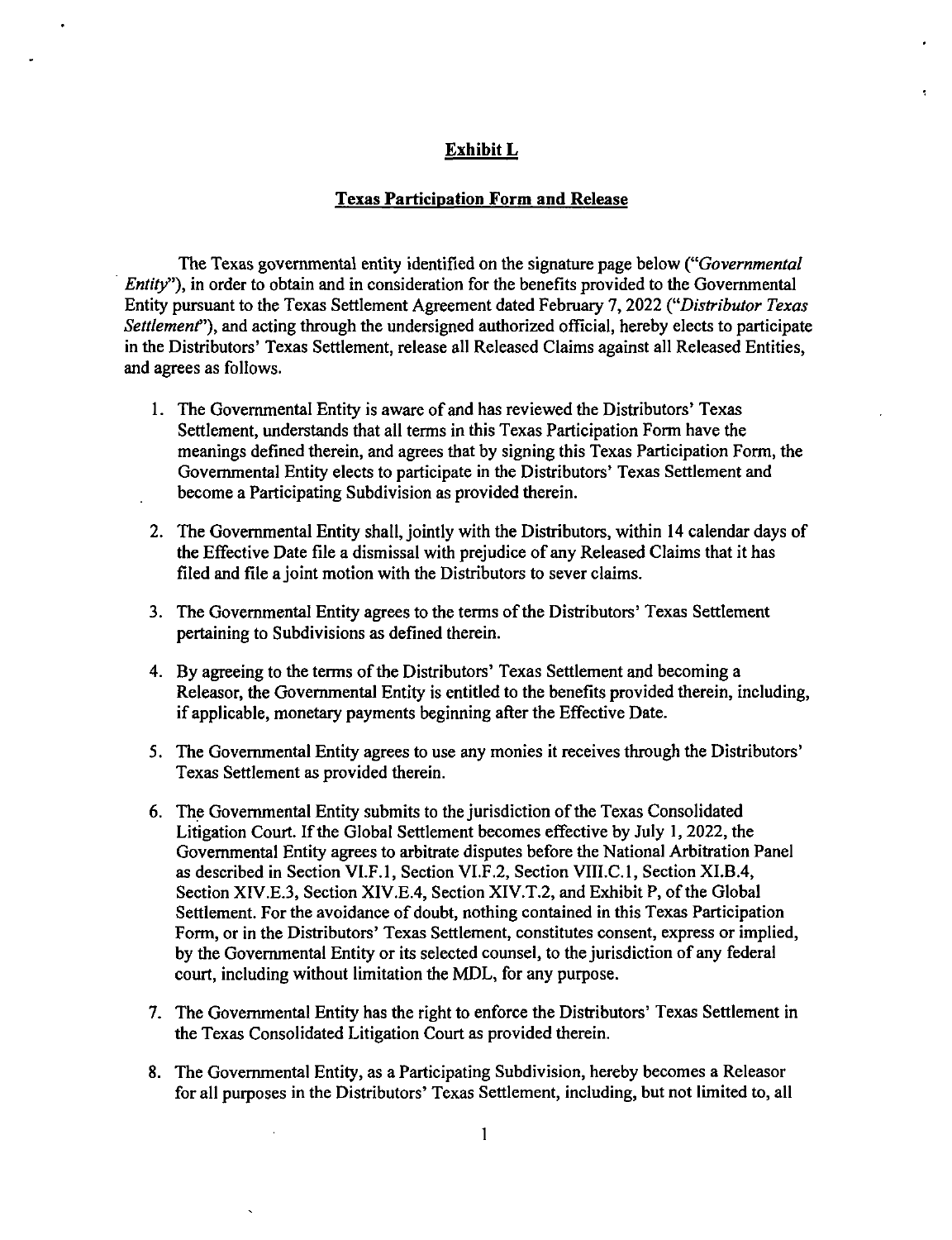districts.<br>The same with all departments, agence provisions of Section X, and along with all departments, agencies, divisions, boards,<br>commissions, districts, instrumentalities of any kind and atternays, and any narson in provisions of Section X, and along with all departments, agencies, divisions, boards,<br>commissions, districts, instrumentalities of any kind and attorneys, and any person in<br>their official capacity elected or appointed to s provisions of Section X, and along with all departments, agencies, divisions, boards, commissions, districts, instrumentalities of any kind and attorneys, and any person in their official capacity elected or appointed to s commissions, districts, instrumentalities of any kind and attorneys, and any person in<br>their official capacity elected or appointed to serve any of the foregoing and any<br>agency, person, or other entity claiming by or throu provisions of Section X, and along with all departments, agencies, divisions, boards, commissions, districts, instrumentalities of any kind and attorneys, and any person in their official capacity elected or appointed to s their official capacity elected or appointed to serve any of the foregoing and any agency, person, or other entity claiming by or through any of the foregoing, and any other entity identified in the definition of Releasor, other entity identified in the definition of Releasor, provides for a release to the fullest<br>extent of its authority. As a Releasor, the Governmental Entity hereby absolutely,<br>unconditionally, and irrevocably covenants not or permit to be brought, filed, or claimed, or to otherwise seek to establish liability for any Released Claims against any Released Entity in any forum whatsoever. The any Released Claims against any Released Entity in any forum whatsoever. The<br>releases provided for in the Distributors' Texas Settlement are intended by the Parties to<br>be broad and shall be interpreted so as to give the Re any Released Claims against any Released Entity in any forum whatsoever. The<br>releases provided for in the Distributors' Texas Settlement are intended by the Parties<br>be broad and shall be interpreted so as to give the Relea released Claims and exist the full extent of the power of the Governmental Entity to release claims. The Distributors' Texas Settlement shall be a complete bar to any Released Claim.<br>9. The Governmental Entity shall have a

- Distributors' Texas Settlement shall be a complete bar to any Released Claim.<br>9. The Governmental Entity shall have all rights and obligations of a Participating<br>Subdivision as set forth in the Distributors' Texas Settleme
- 10. In connection with the releases provided for in the Distributors' Texas Settlement, each In connection with the releases provided for in the Distributors' Texas Settlement, Governmental Entity expressly waives, releases, and forever discharges any and all provisions, rights, and benefits conferred by any law o provisions, rights, and benefits conferred by any law of any state or territory of the United States or other jurisdiction, or principle of common law, which is similar, comparable, or equivalent to § 1542 of the Californi comparable, or equivalent to  $\S$  1542 of the California Civil Code, which reads:<br>General Release; extent. A general release does not extend to claims that

the creditor or releasing party does not know or suspect to exist in his or General Release; extent. A general release does not extend to claims that<br>the creditor or releasing party does not know or suspect to exist in his or<br>her favor at the time of executing the release, and that if known by him her would have materially affected his or her settlement with the debtor or released party.

- A Releasor may hereafter discover facts other than or different from those which it knows, believes, or assumes to be true with respect to the Released Claims, but each Governmental Entity hereby expressly waives and fully, finally, and forever settles, releases and discharges, upon the Effective Date, any and all Released Claims that may exist as of such date but which Releasors do not know or suspect to exist, whether through ignorance, oversight, error, negligence or through no fault whatsoever, and which, if known, would materially affect the Governmental Entities' decision to participate in the Distributors' Texas Settlement.
- 11. Nothing herein is intended to modify in any way the terms of the Distributors' Texas Settlement, to which Governmental Entity hereby agrees. To the extent this Texas Participation Form is interpreted differently from the Distributors' Texas Settlement in any respect, the Distributors' Texas Settlement controls.

I have all necessary power and authorization to execute this Texas Participation Form on behalf of the Governmental Entity.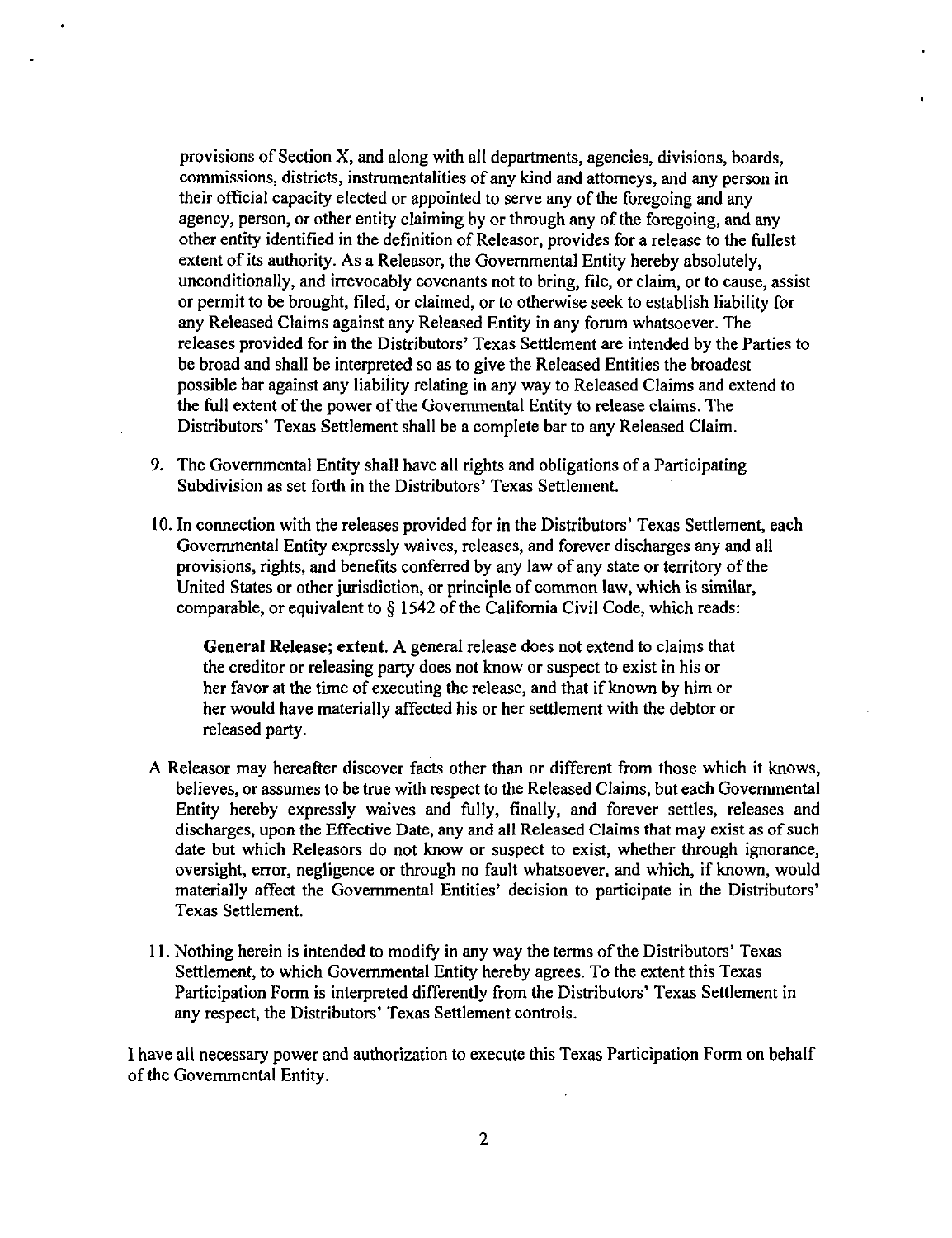| Governmental Entity: | McLENNAN COUNTY               | State: TEXAS |
|----------------------|-------------------------------|--------------|
| Authorized Official: | Scott M. Felton, County Judge |              |
| Address 1:           | 501 Washington Ave., Room 214 |              |
| Address 2:           |                               |              |
| City, State, Zip:    | Waco, Texas 76701             |              |
| Phone:               | (254) 757-5049                |              |
| Email:               | smfelton@co.mclennan.tx.us    |              |

 $\ddot{\phantom{0}}$ 

#### McLENNAN COUNTY, TEXAS

By: Scott M<sub>2</sub>Felton, County Judge By: Horbert S. Bristow State Bar No. 03020500 HALEY & OLSON, P.C. 100 N. Ritchie Road, Suite 200 Waco, Texas 76712 Telephone: (254) 776-3336 Telecopier:  $(254)$  776-6823 Email: hbristow@haleyolson.com

And

Ķ

HARRISON DAVIS STEAKLEY MORRISON JONES, P.C. 5 Ritchie Road Waco, Texas 76712 Telephone: (254) 761-3300

Counsel for McLENNAN COUNTY, TEXAS

J.A. "ANDY" HARWELL, County Clerk McLennan County, Texas

 $\mathbf{3}$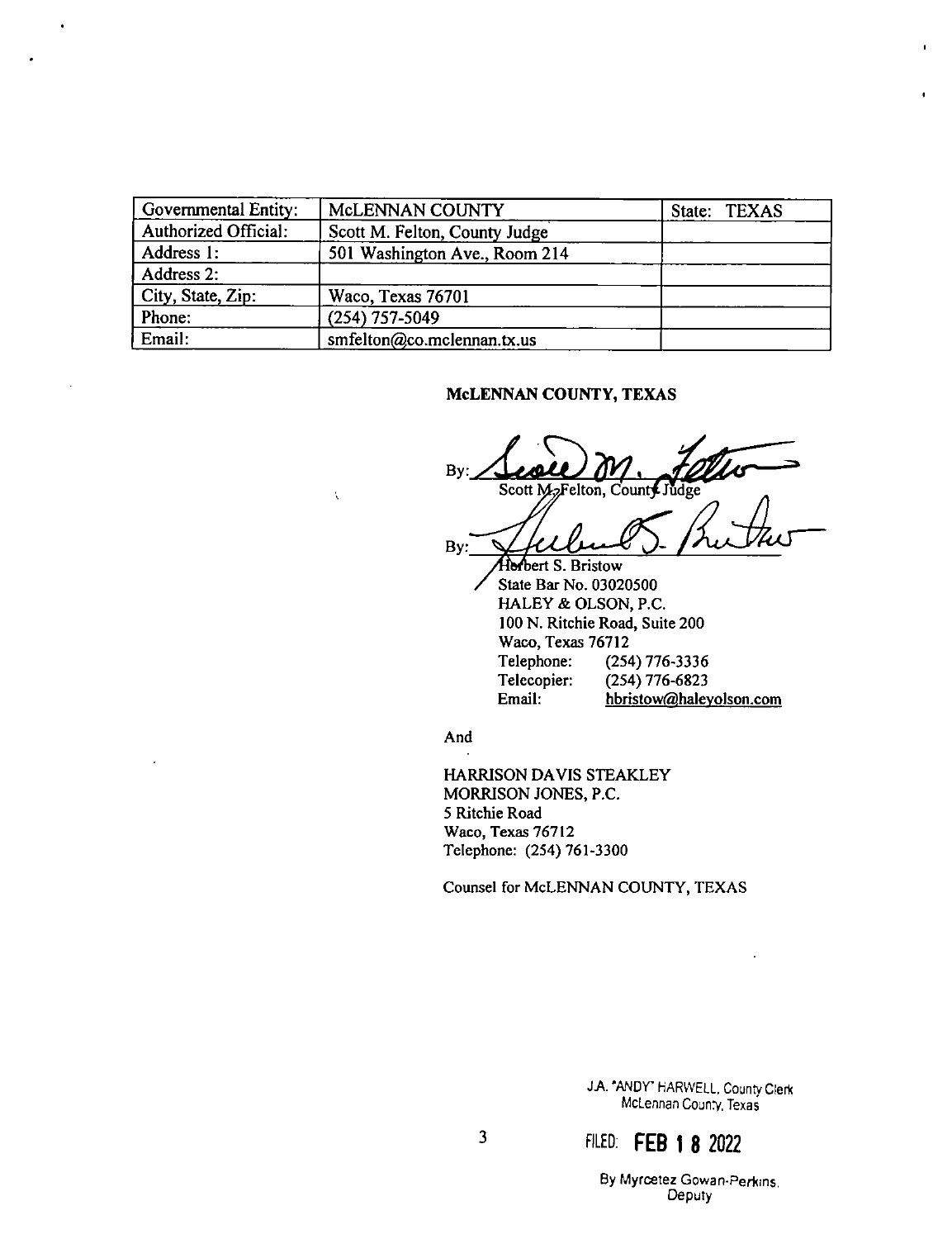Commissioner Perry left the Commissioner's Court Meeting at 3:00 p.m.

 $\hat{\mathcal{L}}$ 

à.

 $\ddot{\phantom{0}}$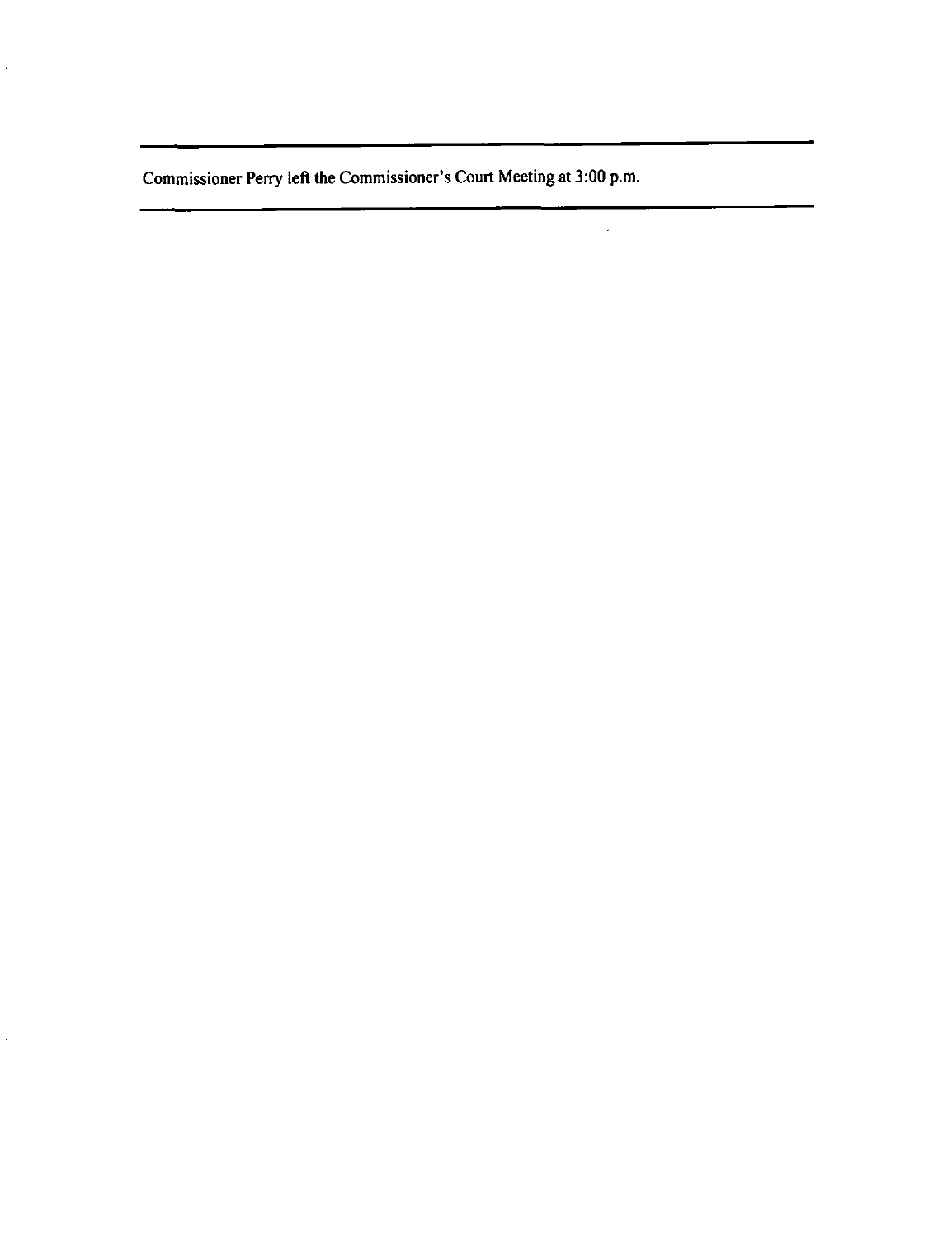D. Grants/Grant

 $\ddot{\phantom{0}}$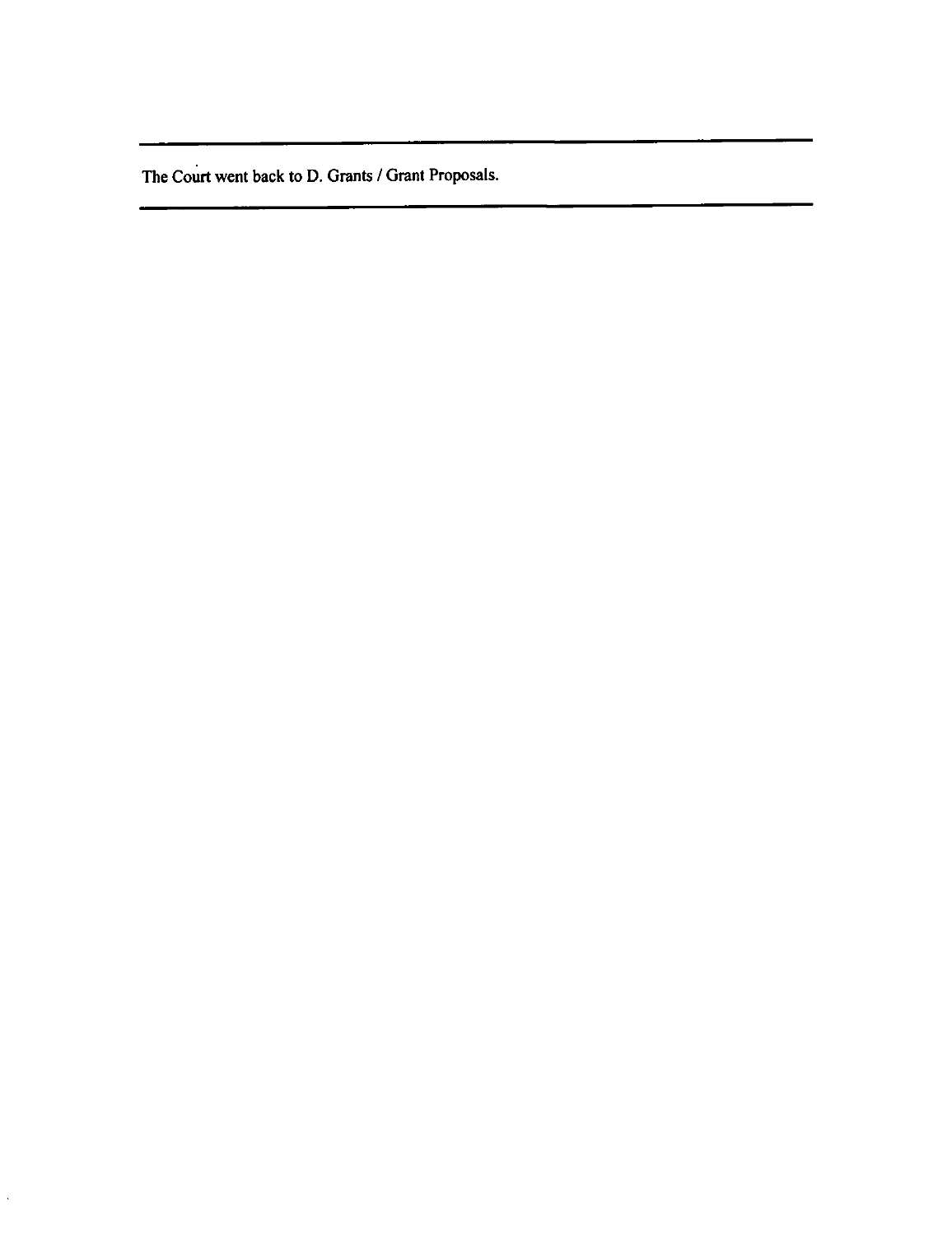### AGENDA: FEBRUARY 18, 2022

### D. Grants/ Grant Proposals:

|    | 1. Regarding the U.S. Department of Treasury - Coronavirus<br>Local Fiscal Recovery Fund / American Rescue Plan Act<br>(ARPA): Discussion and/or Action regarding Eligible Expenses<br>and/or Funding Guidelines; Reporting Requirements;<br>Funding Requests; Subrecipient/Beneficiary Agreements;<br>Grant Updates/Reports; Any Action Necessary to Comply<br>with Grant Funding; Agreements for Administration of<br>Grant or Consulting Services; related Matters |                                                           |
|----|-----------------------------------------------------------------------------------------------------------------------------------------------------------------------------------------------------------------------------------------------------------------------------------------------------------------------------------------------------------------------------------------------------------------------------------------------------------------------|-----------------------------------------------------------|
| a. | Discussion and/or Action on ARPA Funding Requests<br>and/or Related Agreements:                                                                                                                                                                                                                                                                                                                                                                                       | <b>Discussion Only</b><br>(See after<br>Item E. I.)       |
|    | 1) Trinity Sports Organization                                                                                                                                                                                                                                                                                                                                                                                                                                        | <b>See Order</b><br>(See after<br>Item D. 1. a. 4.)       |
|    | 2) McLennan Community College                                                                                                                                                                                                                                                                                                                                                                                                                                         | <b>Deferred</b>                                           |
|    | 3) Volunteer Fire Departments                                                                                                                                                                                                                                                                                                                                                                                                                                         | <b>Approved</b><br>(See after<br><b>Item D. 1. a.)</b>    |
|    | 4) Tehuacana Creek Water Improvement<br><b>District</b>                                                                                                                                                                                                                                                                                                                                                                                                               | <b>Approved</b>                                           |
|    | 5) Greater Waco Sports Commission                                                                                                                                                                                                                                                                                                                                                                                                                                     | <b>Deferred</b><br>(See after<br><b>Item D. 1. a. 2.)</b> |

10:54

 $\mathcal{L}^{\pm}$ 

 $\mathbb{R}^2$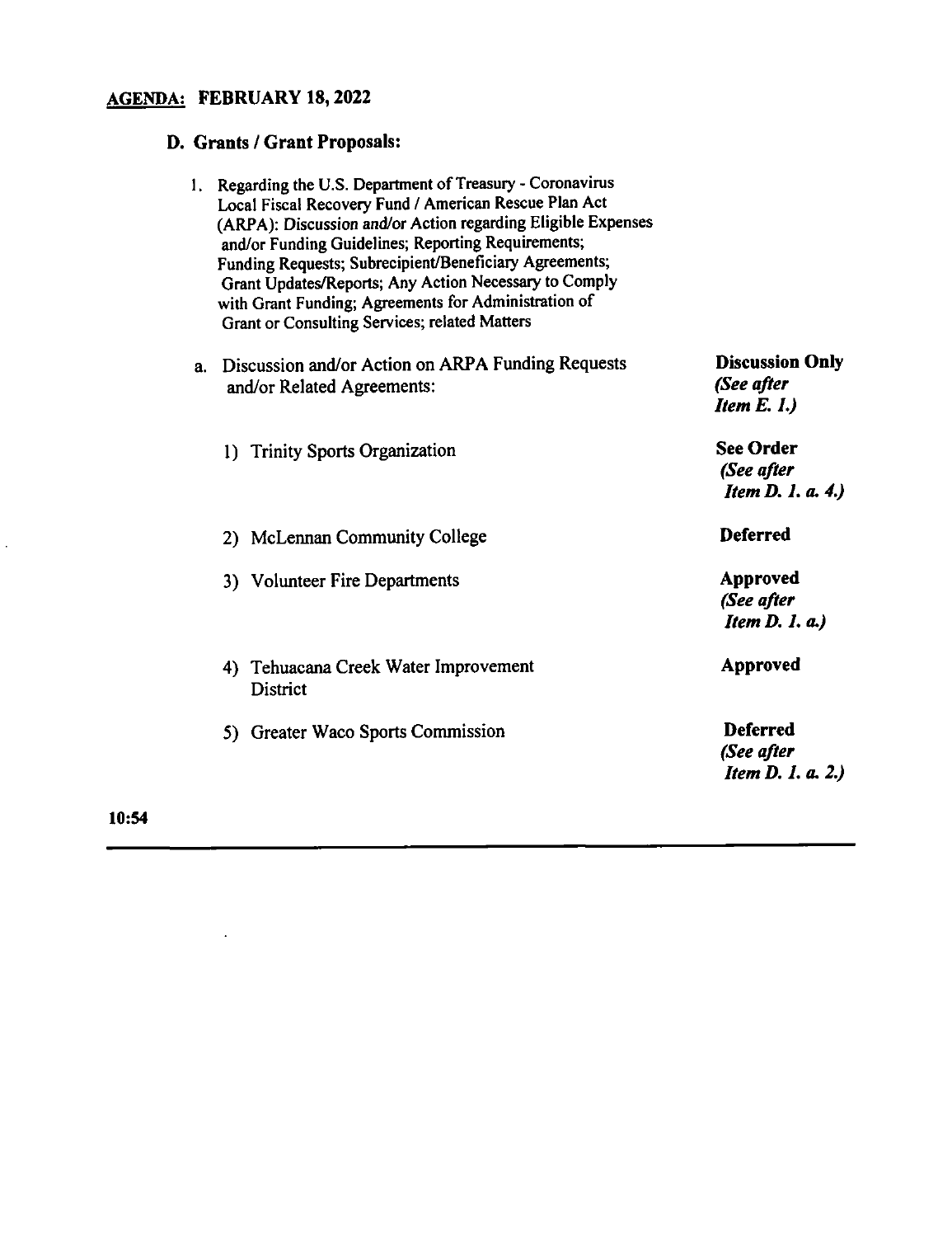### **DISCUSSION ONLY:**

#### CORONAVIRUS LOCAL AND/OR ACTION REGARDING ELIGIBLE EXPENSES AND/OR FUNDING ; REQUIREMENTS; FUNDING REQUE<br>LIARY AGREEMENTS; GRANT UPDAT<br>NECESSAPY TO COMPLY WITH GRA ACT( ENTS FOR ADMINISTRATION OF GRANT O MATTEDS G. ME <u>G SEI</u> REQUESTS AND/ OR RELATED ARPA FUNDING

#### DISCUSSION AND/OR ACTION ON ARPA FUNDING REQUESTS <u>related agreements</u>  $\overline{\phantom{a}}$

Grant Fundings for Administration on this the 18 day of February, 2022, came on ne matter Regardin Comply with Grant or  $$ or Related Agreements. The Court discussed the ARPA Funding Requests from *Dep* (ARPA): Discussion and/or Action regarding Eligible Expenses and/or Funding Guidelines; Reporting Requirements: Funding Requests; Subrecipient/Beneficiary Agreements; Grant Updates/Reports; Any Action Necessary to Comply with Grant Funding; Agreements for Administration of Grant or Consulting Services; related Matters: Discussion and/or Action on ARPA Funding Requests and/or Related Agreements. The Court discussed the ARPA Funding Requests from various organizations.

\*\*\*\*\*\*\*\*\*\*\*\*\*\*\*\*\*\*\*\*\*\*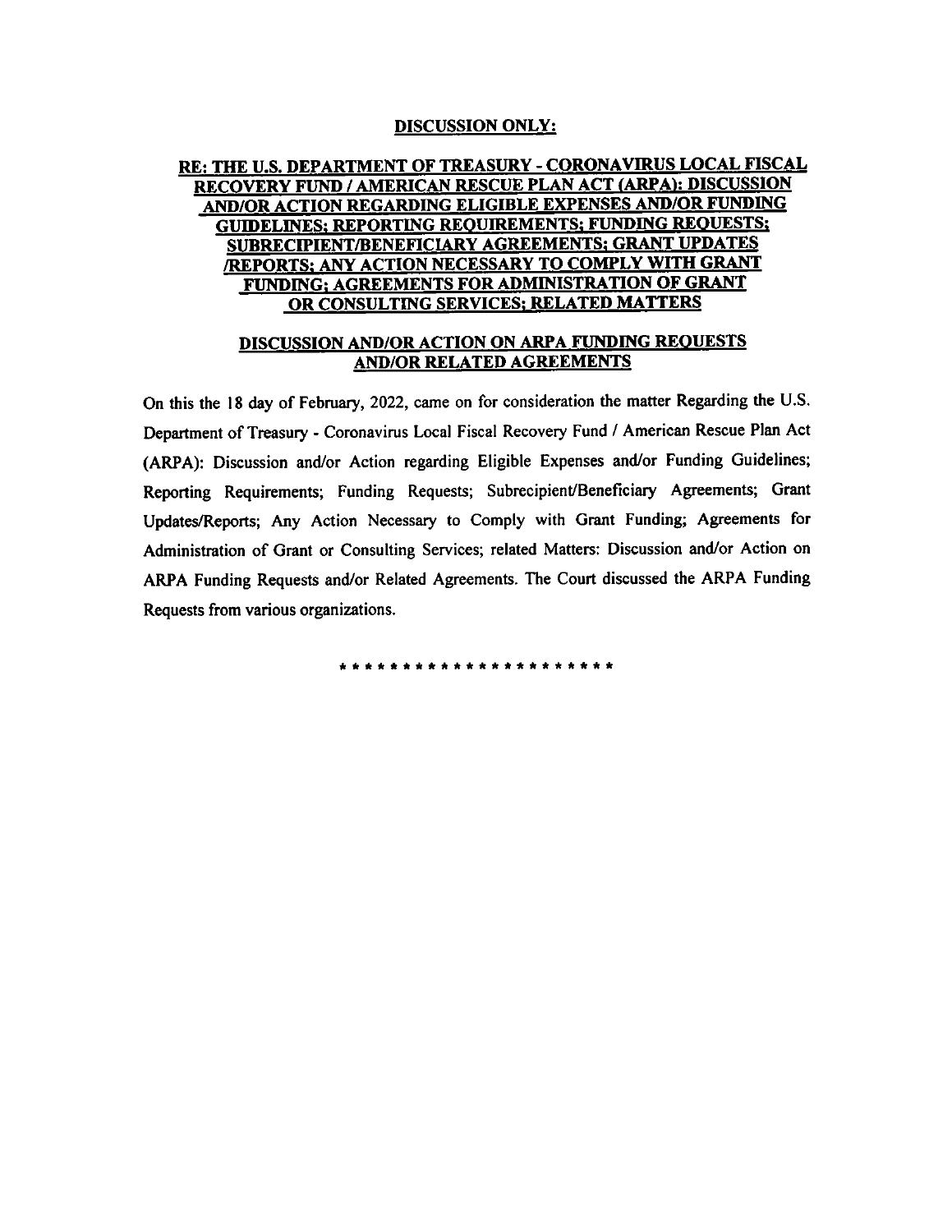The Court went to Item D. 1. a. 3.

 $\ddot{\phantom{a}}$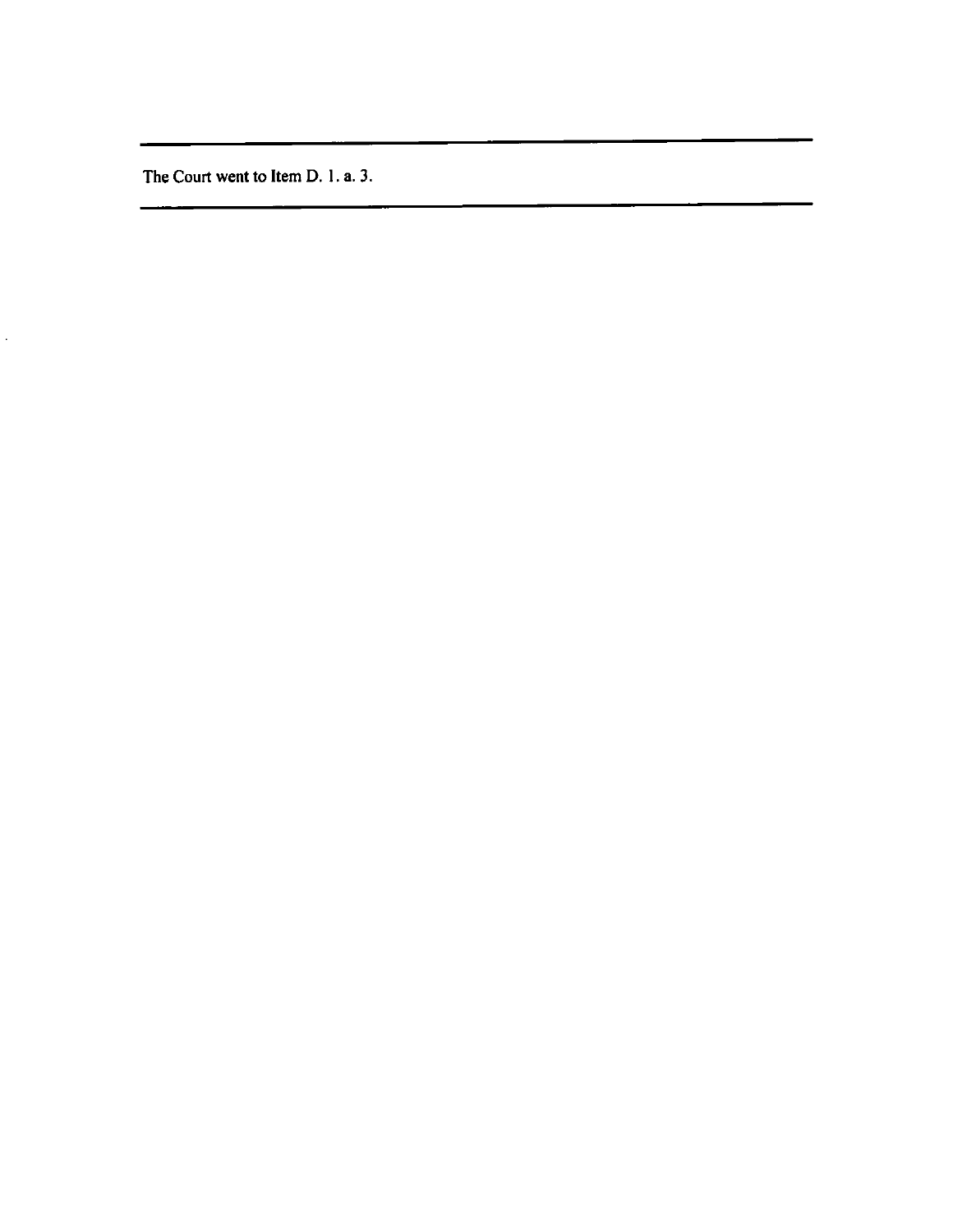## ORDER APPROVING:

### <u>DISCUSSION AND/OR ACTION ON ARPA FUNDING REQUESTS:</u><br>RE: THE U.S. DEPARTMENT OF TREASURY - CORONAVIRUS LOCAL FISCAL the second second second second second second second second second second second second second second second s<br>The second second second second second second second second second second second second second second second s RECOVERY FUND / AMERICAN RESCUE PLAN ACT (ARPA): DISCUSSION<br>AND/OR ACTION REGARDING ELIGIBLE EXPENSES AND/OR FUNDING GUIDELINES; REPORTING REQUIREMENTS; FUNDING REQUESTS; SUBRECIPIENT/BENEFICIARY AGREEMENTS; GRANT UPDATES/REPORTS; ANY ACTION NECESSARY TO COMPLY WITH GRANT FUNDING; AGREEMENTS FOR ADMINISTRATION OF GRANT OR **CONSULTING SERVICES; RELATED<br>MATTERS:** MATTERS:<br>MATTERS:<br>VOLUNTEER FIRE DEPARTMENTS

VOLUNTEER FIRE DEPARTMENTS<br>On this the 18 day of February, 2022, came on for consideration the matter Regarding the U.S. On this the 18 day of February, 2022, came on for consideration the matter Regarding the U.S.<br>Department of Treasury - Coronavirus Local Fiscal Recovery Fund / American Rescue Plan Act Department of Treasury - Coronavirus Local Fiscal Recovery Fund / American Rescue Plan Act<br>(ARPA): Discussion and/or Action regarding Eligible Expenses and/or Funding Guidelines; Reporting Requirements; Funding Requests; Subrecipient/Beneficiary Agreements; Grant Updates/Reports; Any Action Necessary to Comply with Grant Funding; Agreements for Administration of Grant or Consulting Services; related Matters: Discussion and/or Action on ARPA Funding Requests: Volunteer Fire Departments. After discussion, Commissioner Jones made a motion to approve the Volunteer Fire Department with requests and it was seconded by Commissioner Smith. A vote being called for, voting in favor of said motion was Judge Felton, Commissioner Smith, Commissioner Miller and Commissioner Jones. It is ordered by the Court that said Authorization be, and the same is hereby, approved by unanimous vote.

----------------------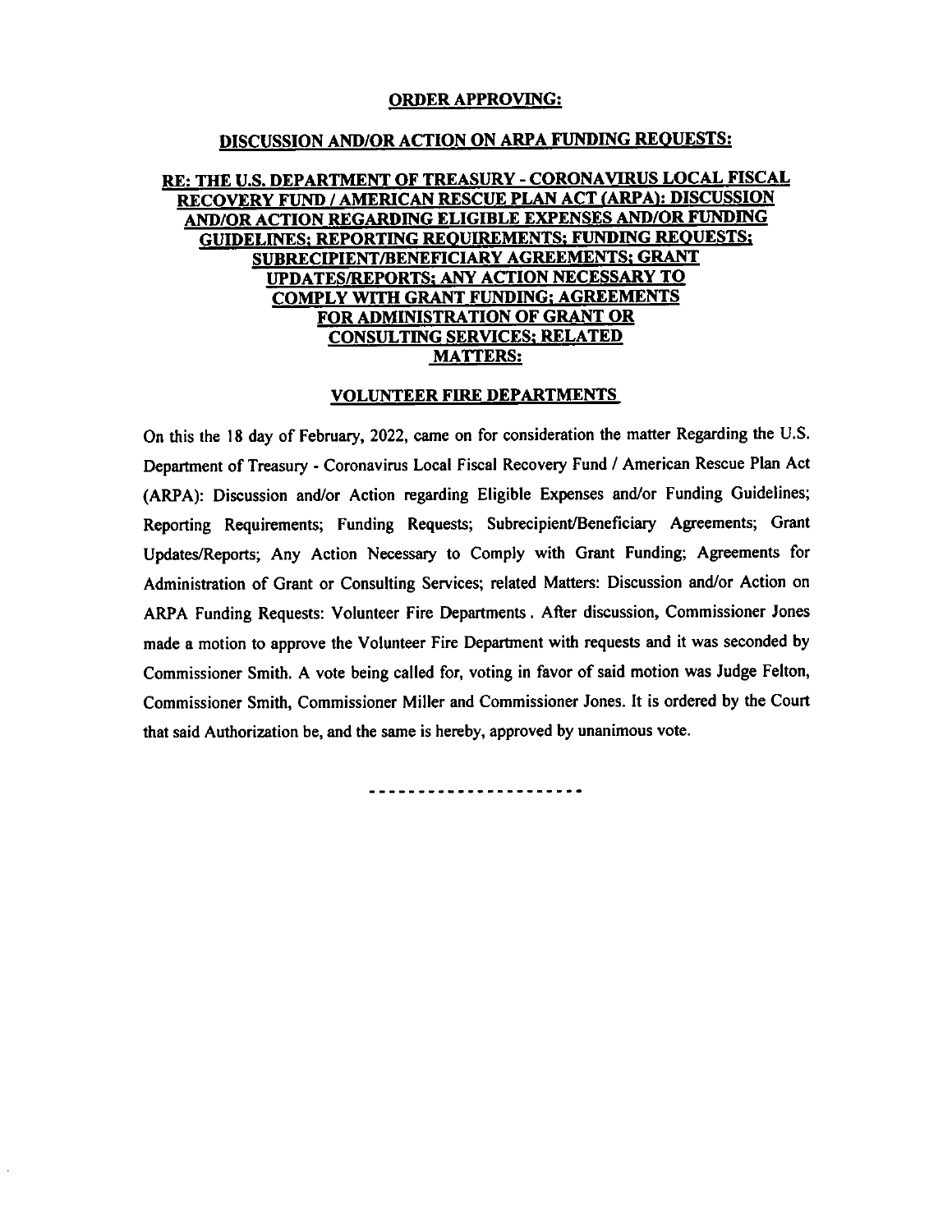### ORDER APPROVING:

# <u>DISCUSSION AND/OR ACTION ON ARPA FUNDING REQUESTS:</u><br>RE: THE U.S. DEPARTMENT OF TREASURY - CORONAVIRUS LOCAL FISCAL

### RECOVERY FUND / AMERICAN RESCUE PLAN ACT (ARPA): DISCUSSION AND/OR ACTION REGARDING ELIGIBLE EXPENSES AND/OR FUNDING<br>GUIDELINES: REPORTING REQUIREMENTS; FUNDING REQUESTS; GUIDELINES; REPORTING REQUIREMENTS; FUNDING REQUESTS;<br>SUBRECIPIENT/BENEFICIARY AGREEMENTS; GRANT<br>UPDATES/REPORTS; ANY ACTION NECESSARY TO **COMPLY WITH GRANT FUNDING; AGREEMENTS** FOR ADMINISTRATION OF GRANT OR **CONSULTING SERVICES; RELATED**<br>MATTERS:

### $E = \frac{1}{2}$  and  $E = \frac{1}{2}$  funding  $E = \frac{1}{2}$  funding  $E = \frac{1}{2}$  function  $E = \frac{1}{2}$ Agreements; Grants; Antonio Necessary Action Necessary

TEHUALANA LICEN WATER INTROVENIENT DISTRICT<br>On this the 18 day of February, 2022, came on for consideration the matter Regarding the U.S. Department of Treasury - Coronavirus Local Fiscal Recovery Fund / American Rescue Plan Act (ARPA): Discussion and/or Action regarding Eligible Expenses and/or Funding Guidelines; (ARPA): Discussion and/or Action regarding Eligible Expenses and/or Funding Guidelines;<br>Reporting Requirements; Funding Requests; Subrecipient/Beneficiary Agreements; Grant Reporting Requirements; Funding Requests; Subrecipient/Beneficiary Agreements; Grant<br>Undetes/Benevice Any Action Necessary to Comply with Grant Eunding: Agreements for Updates/Reports; Any Action Necessary to Comply with Grant Funding; Agreements for<br>Administration of Grant or Consulting Services; related Matters: Discussion and/or Action on Administration of Grant or Consulting Services; related Matters: Discussion and/or Action on<br>ARPA Funding Requests: Tehuacana Creek Water Improvement District. After discussion, Administration of Grant or Consulting Services; related Matters: Discussion and/or Action on said Authorization be, and the same of the same of the same of the same of the same of the same of the same of the same of the same of the same of the same of the same of the same of the same of the same of the same of the Commissioner Miller made a motion to approve the request from the Tenuacana Creek water in favor of said motion was Judge Felton, Commissioner Smith, Commissioner Miller and Commissioner Jones. It is ordered by the Court that said Authorization be, and the same is hereby, approved by unanimous vote.

\_\_\_\_\_\_\_\_\_\_\_\_\_\_\_\_\_\_\_\_\_\_\_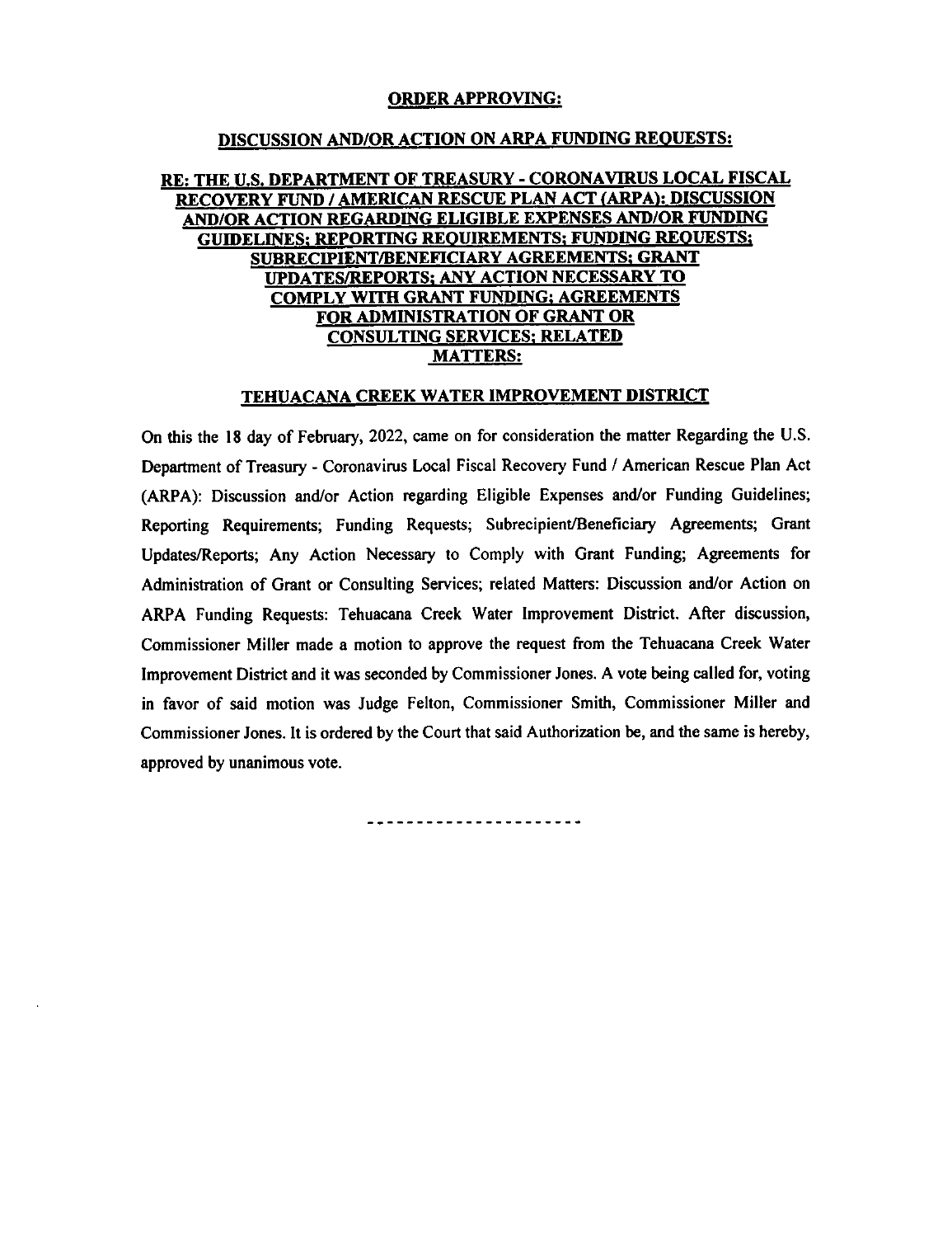The Court went back to Item D. 1. a. 1.

 $\hat{\mathcal{L}}$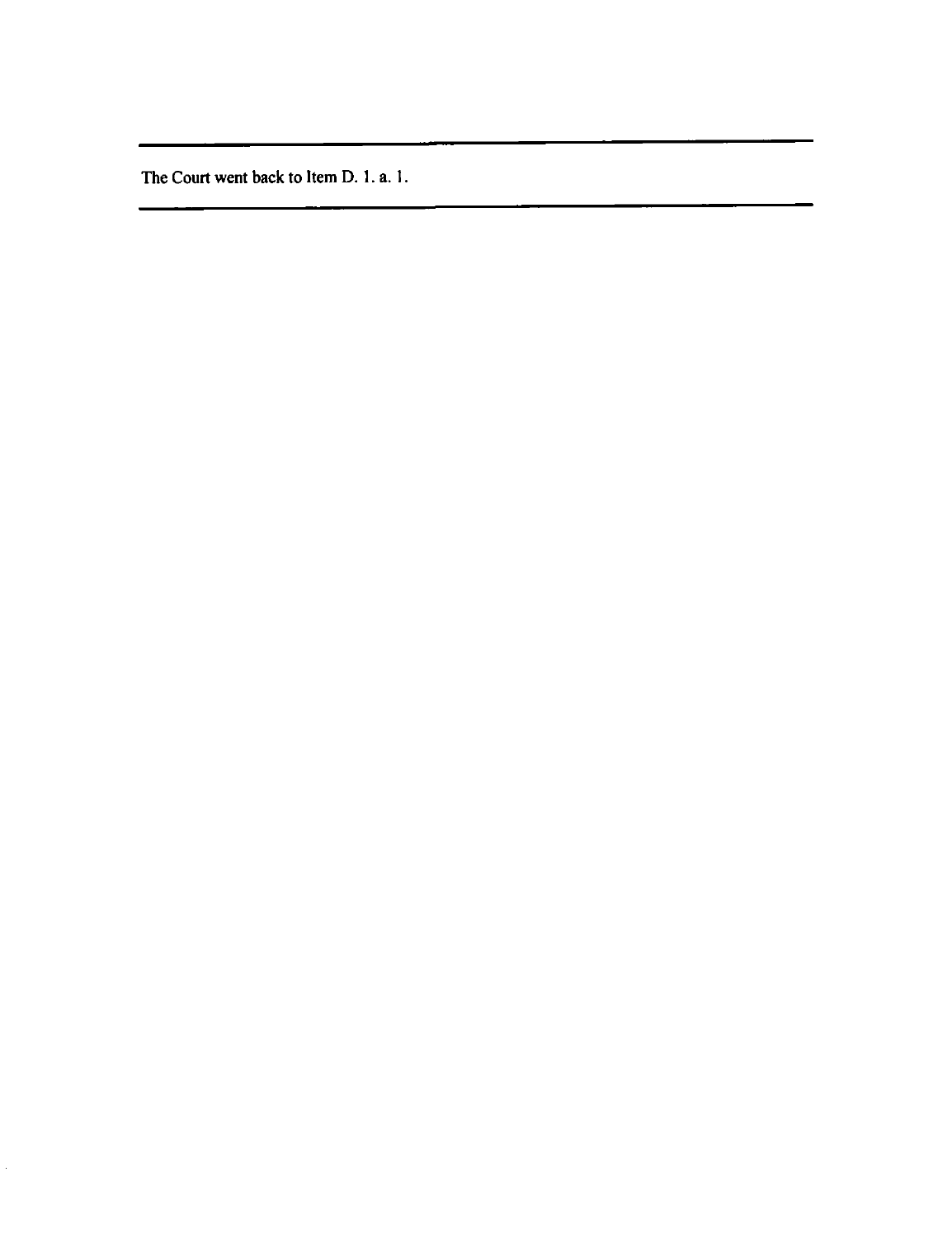#### ORDER REGARDING:

### DISCUSSION AND/OR ACTION ON ARPA FUNDING REQUESTS:

# 185,000 which would be 185,000 which would be 92,500. Recovers LOCAL FUNDING REGUESTS:<br>1956,000 meet PLAN TREASURY - CORONAVIRUS FISCAL ELISCAL REGARDING AND DISCUSSION AND DISCUSSION MOTION AND MOTION DUE TO A MOTION ACT **AND/OR ACTION ON ARPA FUNDING REQUESTS:**<br>E: THE U.S. DEPARTMENT OF TREASURY - CORONAVIRUS LOCAL FISCAL<br>RECOVERY FUND / AMERICAN RESCUE PLAN ACT (ARPA): DISCUSSION<br>AND/OR ACTION REGARDING ELIGIBLE EXPENSES AND/OR FUNDING<br>C **DISCUSSION AND/OR ACTION ON ARPA FUNDING REQUESTS:<br>
THE U.S. DEPARTMENT OF TREASURY - CORONAVIRUS LOCAL FISCAL<br>
RECOVERY FUND / AMERICAN RESCUE PLAN ACT (ARPA): DISCUSSION<br>
AND/OR ACTION REGARDING ELIGIBLE EXPENSES AND/OR** THE U.S. DEPARTMENT OF TREASURY - CORONAVIRUS LOCAL FIS<br>COVERY FUND / AMERICAN RESCUE PLAN ACT (ARPA): DISCUSSI<br>ND/OR ACTION REGARDING ELIGIBLE EXPENSES AND/OR FUNDIN<br>GUIDELINES; REPORTING REQUIREMENTS; FUNDING REQUESTS;<br>S EXAMPLE U.S. DEPARTMENT OF TREASURY - CORONAVIRUS LOCAL IS ARE COVERY FUND / AMERICAN RESCUE PLAN ACT (ARPA): DISCUST AND AND CUIDE LINES; REPORTING REQUIREMENTS; FUNDING REQUESTS SUBRECIPIENT (BEREFICIARY AGREEMENTS; GRAN <u>SUBRECIPIENT/BENEFICIARY AGREEMENTS; GRANT<br>UPDATES/REPORTS; ANY ACTION NECESSARY TO</u><br>COMPLY WITH GRANT FUNDING; AGREEMENTS **SUBRECIPIENT/BENEFICIARY AGREEMENTS; GRANT COMPLY WITH GRANT FUNDING; AGREEMENTS; GRANT COMPLY WITH GRANT FUNDING; AGREEMENTS**<br> **COMPLY WITH GRANT FUNDING; AGREEMENTS**<br> **COMPLY WITH GRANT FUNDING; AGREEMENTS**<br>
CONSULTING

### TRINITY SPORTS ORGANIZATION

SMITH, COMMISSIONER AND TRINITY SPORTS ORGANIZATION<br>
On this the 18 day of February, 2022, came on for consideration the matter Regarding the U.S.<br>
Department of Treasury - Coronavirus Local Fiscal Recovery Fund / American Department of Treasury - Coronavirus Local Fiscal Recovery Fund / American Rescue Plan Act (ARPA): Discussion and/or Action regarding Eligible Expenses and/or Funding Guidelines; rting Requirements; Funding Requests; Subrecipient/Beneficiary Agreements; Grant<br>tes/Reports; Any Action Necessary to Comply with Grant Funding; Agreements for<br>inistration of Grant or Consulting Services: related Matters: Administration of Grant or Consulting Services; related Matters: Discussion and/or Action on ARPA Funding Requests: Trinity Sports Organization. After discussion, Commissioner Smith made a motion to approve the County paying our portion of the \$185,000.00 which would be \$92,500.00 and the motion died due to the lack of a second.<br>After further discussion, Commissioner Smith made a motion to approve (a **EXERCABING:**<br>
<u>INDER ACTION ON ARPA FUNDING REQUESTS:</u><br>
<u>INDERIGNATION OR THE ASILITY - CORONAVIRUS LOCAL FISCAL<br>
<u>INDERIGNATION CONDITION EXCLUSIONS CONDITIONS CONDITIONS CONDITIONS<br>
EXCLUSION CONDITIONS AGRIFAMENTS: COR</u></u>

payment of \$71,000.00 to support the Trinity Sports Organization) and it was seconded by Judge Felton. After further discussion, a vote being called for, voting in favor of said motion was Judge Felton, Commissioner Smith, Commissioner Miller and Commissioner Jones. It is ordered by the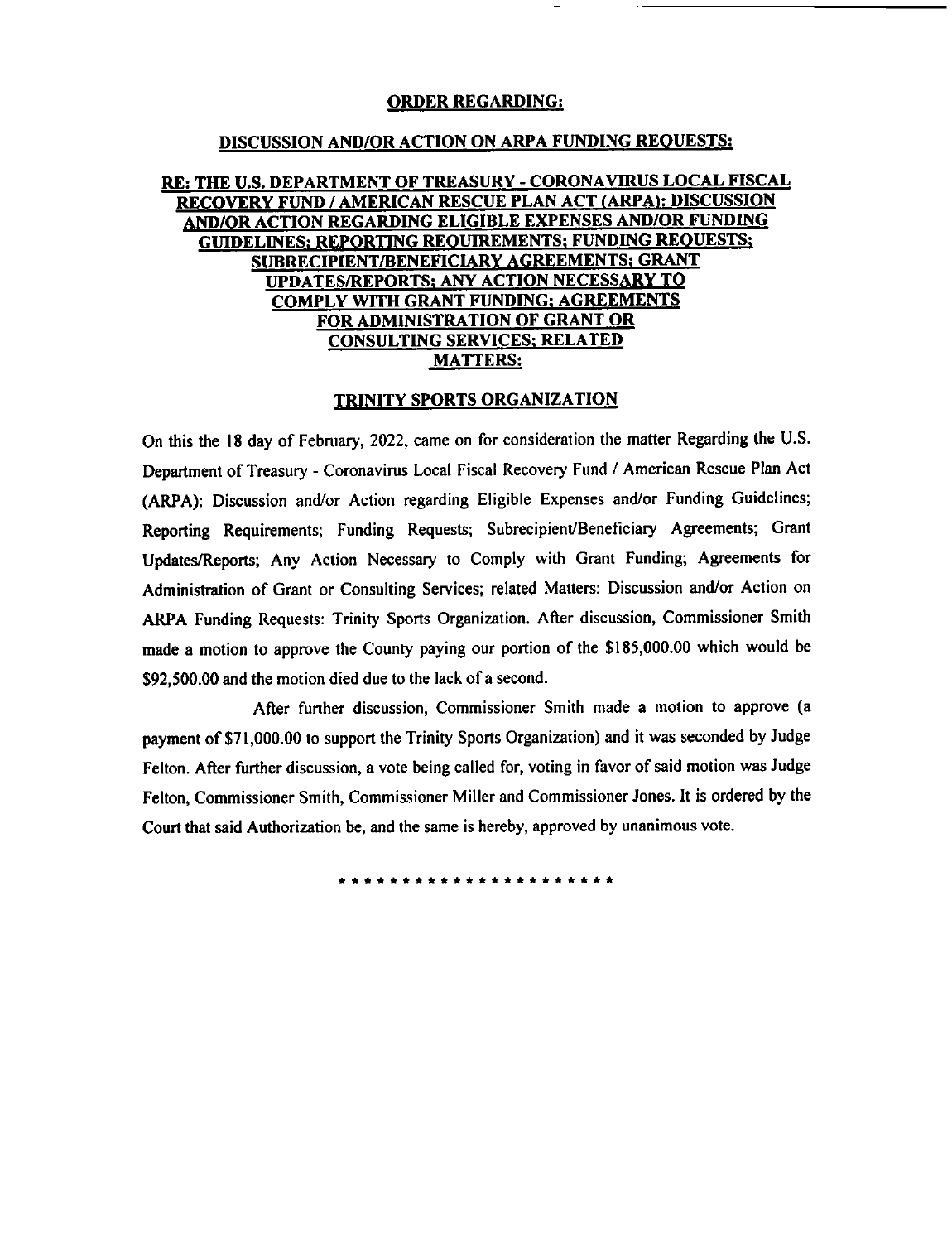### KEPT DEFERRED:

### DISCUSSION AND/OR ACTION ON ARPA FUNDING REQUESTS:

# **RE: THE U.S. DEPARTMENT OF TREASURY - CORONAVIRUS LOCAL FISCAL<br>RECOVERY FUND / AMERICAN RESCUE PLAN ACT (ARPA): DISCUSSION RE: THE U.S. DEPARTMENT OF TREASURY - CORONAVIRUS LOCAL FISC.<br>
RECOVERY FUND / AMERICAN RESCUE PLAN ACT (ARPA): DISCUSSION<br>AND/OR ACTION REGARDING ELIGIBLE EXPENSES AND/OR FUNDING<br>
GUIDELINES; REPORTING REQUIREMENTS; GRAN** GUIDELINES; REPORTING REQUIREMENTS; FUNDING REQUIREMENTS; GRAN<br>UPDATES/REPORTS; ANY ACTION NECESSARY TO<br>COMPLY WITH GRANT FUNDING; AGREEMENTS<br>FOR ADMINISTRATION OF GRANT OR UPDATES/REPORTS; ANY ACTION NECESSARY TO<br>COMPLY WITH GRANT FUNDING; AGREEMENTS<br>FOR ADMINISTRATION OF GRANT OR<br>CONSULTING SERVICES; RELATED<br>MATTERS: CONSULTING SERVICES; RELATED **COMPLY WITH GRANT FUNDING; AGREE<br>
FOR ADMINISTRATION OF GRANT OF CONSULTING SERVICES; RELATED<br>
MATTERS:**<br>
MCLENNAN COMMUNITY COLLEGI

**MCLENNAN COMMUNITY COLLEGE**<br>On this the 18 day of February, 2022, came on for consideration the matter Regarding the U.S. On this the 18 day of February, 2022, came on for consideration the matter Regarding the U.S.<br>Department of Treasury - Coronavirus Local Fiscal Recovery Fund / American Rescue Plan Act Department of Treasury - Coronavirus Local Fiscal Recovery Fund / American Rescue Plan Action<br>ARPA): Discussion and/or Action regarding Eligible Expenses and/or Funding Guideline Department of Treasury - Coronavirus Local Fiscal Recovery Fund / American Rescue Plan Act<br>(ARPA): Discussion and/or Action regarding Eligible Expenses and/or Funding Guidelines;<br>Reporting Requirements; Funding Requests; S Reporting Requirements; Funding Requests; Subrecipient/Beneficiary Agreements; Grant<br>Updates/Reports; Any Action Necessary to Comply with Grant Funding; Agreements for<br>Administration of Grant or Consulting Services; relate Updates/Reports; Any Action Necessary to Comply with Grant Funding; Agreements for Administration of Grant or Consulting Services; related Matters: Discussion and/or Action on ARPA Funding Requests: McLennan Community Coll voting in favor of said motion was Judge Felton, Commissioner Smith, Commissioner Miller and Commissioner Jones. It is ordered by the Court that said Authorization be, and the same is hereby, kept deferred by unanimous vote.

\*\*\*\*\*\*\*\*\*\*\*\*\*\*\*\*\*\*\*\*\*\*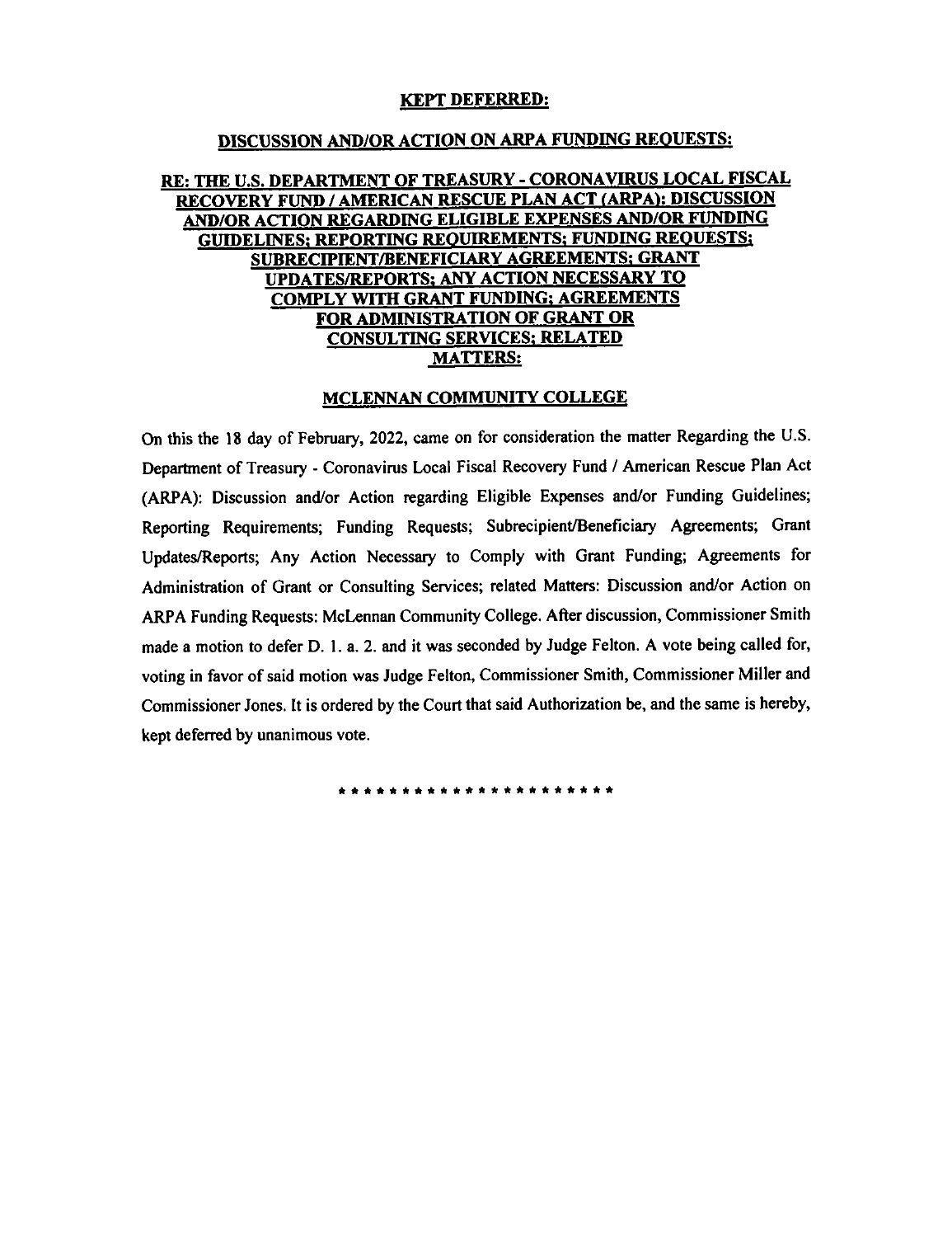The Court went to Item D. 1. a. 5.

 $\mathcal{A}^{\mathcal{A}}$ 

The Court went

t<del>o Itema di Sen</del> D.l.a.

 $\ddot{\phantom{a}}$ 

and the company of the company

5.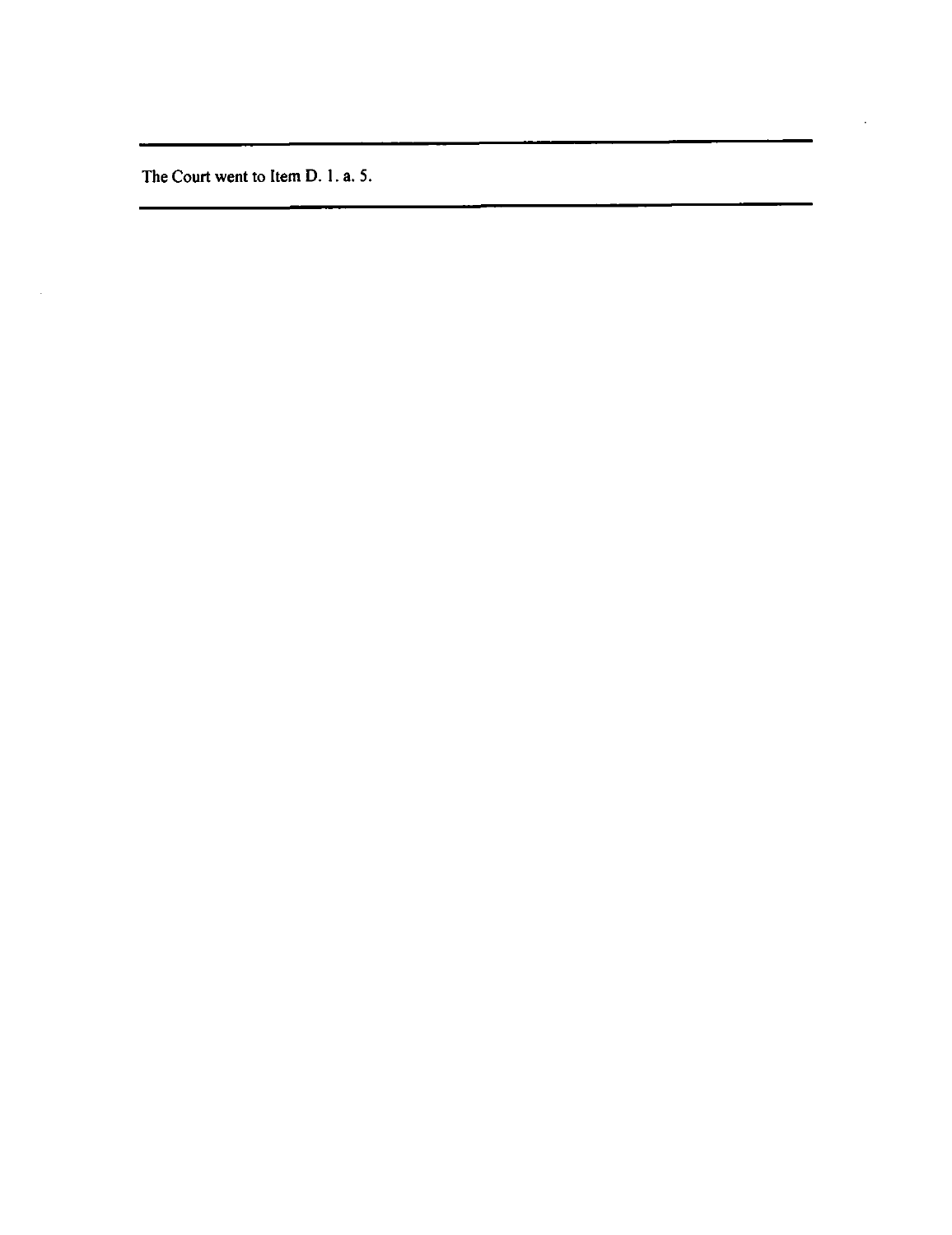### **ORDER DEFERRING:**

#### DISCUSSION AND/OR DISCUSSION AND/OR ACTION ON ARPA FUNDING REQUESTS:

### RE: THE U.S. DEPARTMENT OF TREASURY - CORONAVIRUS LOCAL FISCAL RECOVERY FUND / AMERICAN RESCUE PLAN ACT (ARPA): DISCUSSION AND/OR ACTION REGARDING ELIGIBLE EXPENSES AND/OR FUNDING<br>GUIDELINES: REPORTING REQUIREMENTS; FUNDING REQUESTS; <u>GUIDELINES; REPORTING REQUIREMENTS; PUNDING REQUESTS;</u><br>SUBRECIPIENT/BENEFICIARY AGREEMENTS; GRANT<br>UPDATES/REPORTS; ANY ACTION NECESSARY TO<br>COMPLY WITH GRANT FUNDING: AGREEMENTS AND/OR FUNDING GUIDELINES; REPORTING REOUIREMENTS; FUNDING REQUESTS; SUBRECIPIENT/ BENEFICIARY AGREEMENTS; GRANT UPDATES/ REPORTS; ANY ACTION NECESSARY TO COMPLY WITH GRANT SUBRECIPIENT/BENEFICIARY AGREEMENTS; GRANT<br>TIPLATES/DEPODTS: ANY ACTION NECESSARY TO of <u>the Subr</u><br>Treasury 20<br>Co FOR ADMINISTRATION OF GRANT OR CONSULTING SERVICES; RELATED **MATTERS:**

### GREATER WACO SPORTS COMMISSION

On this the 18 day of February, 2022, came on for consideration the matter Regarding the U.S. Department of Treasury - Coronavirus Local Fiscal Recovery Fund / American Rescue Plan Act (ARPA): Discussion and/or Action regarding Eligible Expenses and/or Funding Guidelines; Reporting Requirements; Funding Requests; Subrecipient/Beneficiary Agreements; Grant<br>Updates/Reports; Any Action Necessary to Comply with Grant Funding; Agreements for Administration of Grant or Consulting Services; related Matters: Discussion and/or Action on ARPA Funding Requests: Greater Waco Sports Commission. After discussion, Judge Felton made<br>a motion to defer this until BKD can analyze the new information and it was seconded of the model of the motion<br>and Commissioner St Judge Felton, Commissioner Smith, Commissioner in favor of said motion was Judge Felton, Commissioner Smith, Commissioner Miller and Commissioner Jones. It is ordered by the Court that said Authorization be, and the same is hereby, deferred by unanimous vote.

same is hereby, deferred by understanding the set of the set of the set of the set of the set of the set of th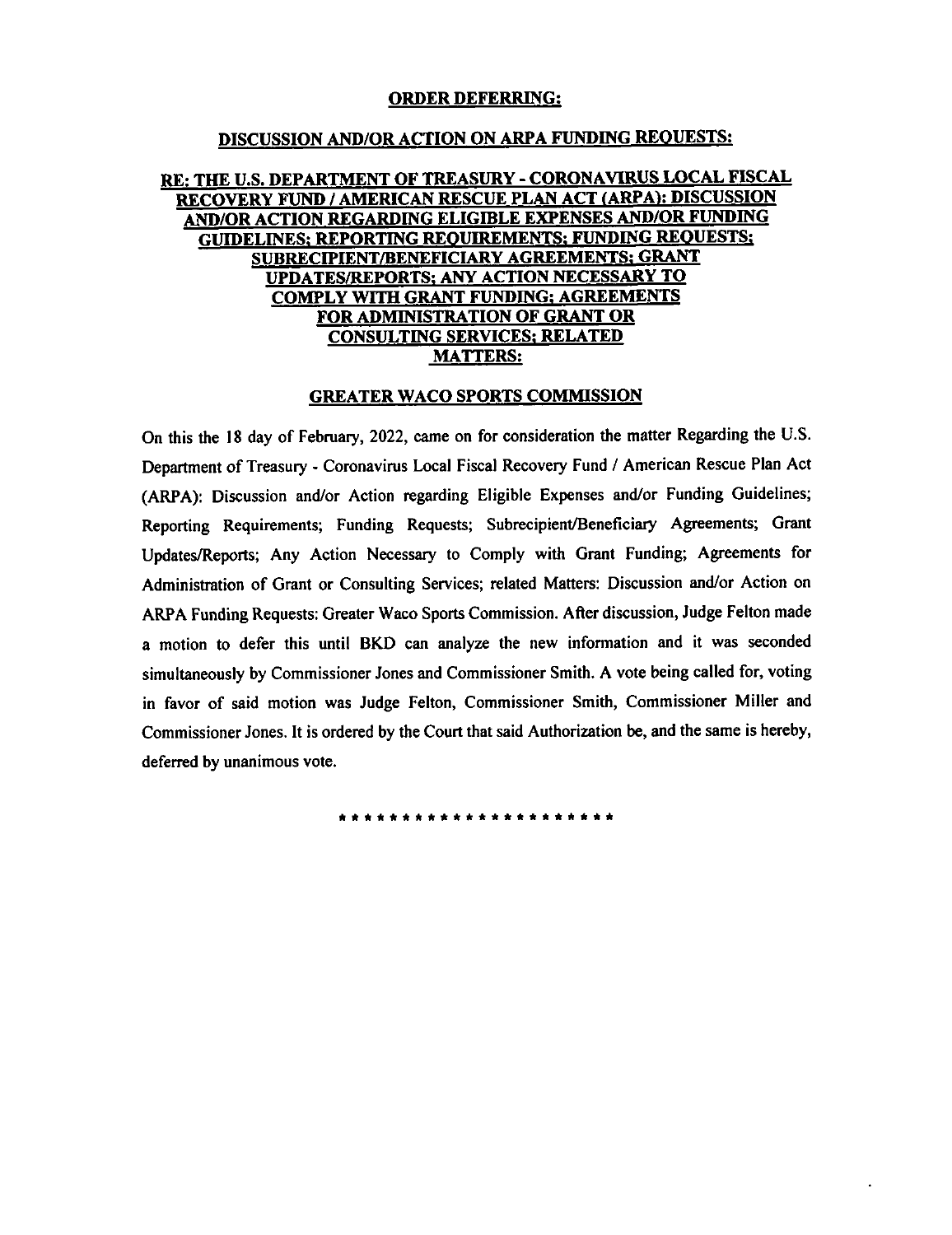The Court went back to Item D. 1. a.

 $\hat{\mathcal{L}}$ 

D.1.a.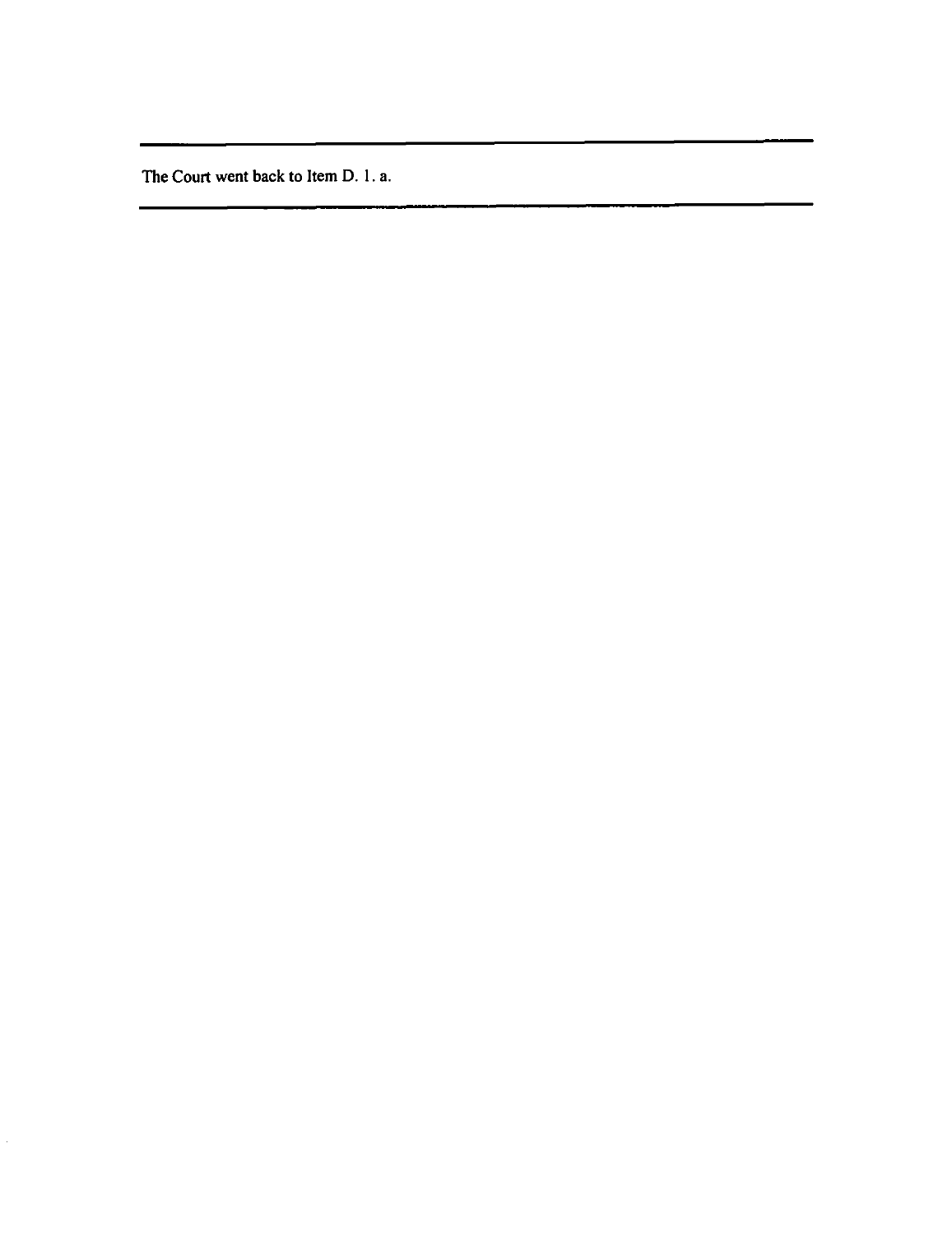# <u>ORMATION ON</u><br>OF TREASIRY <sub>'</sub>

### **RE: THE U.S. DEPARTMENT OF TREASURE: THE U.S. DEPARTMENT OF TREASURE:**<br>AND/OR ACTION REGARDING EL RECOVERY FUND / AMERICAN RESCUE PLAN ACT (ARPA): DISCUSSION AND/OR ACTION REGARDING ELIGIBLE EXPENSES AND/OR FUNDING : REQUIRE **AND/OR ACTION REGARDING ELIGIBLE EXPENSES AND/OR FUNDING ACTION REGARDING ELIGIBLE EXPENSES AND/OR FUNDING REQUIREMENTS; FUNDING REQUIREMENTS; GRANT UPDA REPORTS; ANY ACTION NECESSARY TO COMPLY WITH GREEMENTS; FUNDING A C** FUNDING; AGREEMENTS FOR ADMINISTRATION OF GRANT ACTION NECESSARY TO COMPLY WITH GRANT FUNDING; AGREEMENTS FOR AGREEMENTS FOR AGREEMENTS FOR AGREEMENTS FOR AGR<br>The complete state of the complete state of the complete state of the complete state of the complete state of

 $\Lambda$  ADMINISTRATION OF GRANT ORDER OR CONSULTING SERVICES; RELATION  $\Lambda$  $\mu$  is the February, 2022, called by consideration the matter regard. tment of Treasury - Coronavirus Local Fiscal Recovery Fund /  $\ell$ Coronavirus Local Fiscal Recovery Fund / American Rescue Plan Act ARPA): Discussion and/ or (ARPA): Discussion and/or Action regarding Eligible Expenses and/or Funding Guidelines; Reporting Requirements; Funding Requests; Subrecipient/Beneficiary Agreements; Grant Updates/Reports; Any Action Necessary to Comply with Grant Funding; Agreements for Administration of Grant or Consulting Services; related Matters. Dr. Tom Ray presented to the Court regarding the Tabulation of ARPA Requests: Infrastructure Projects Update.

\*\*\*\*\*\*\*\*\*\*\*\*\*\*\*\*\*\*\*\*\*\*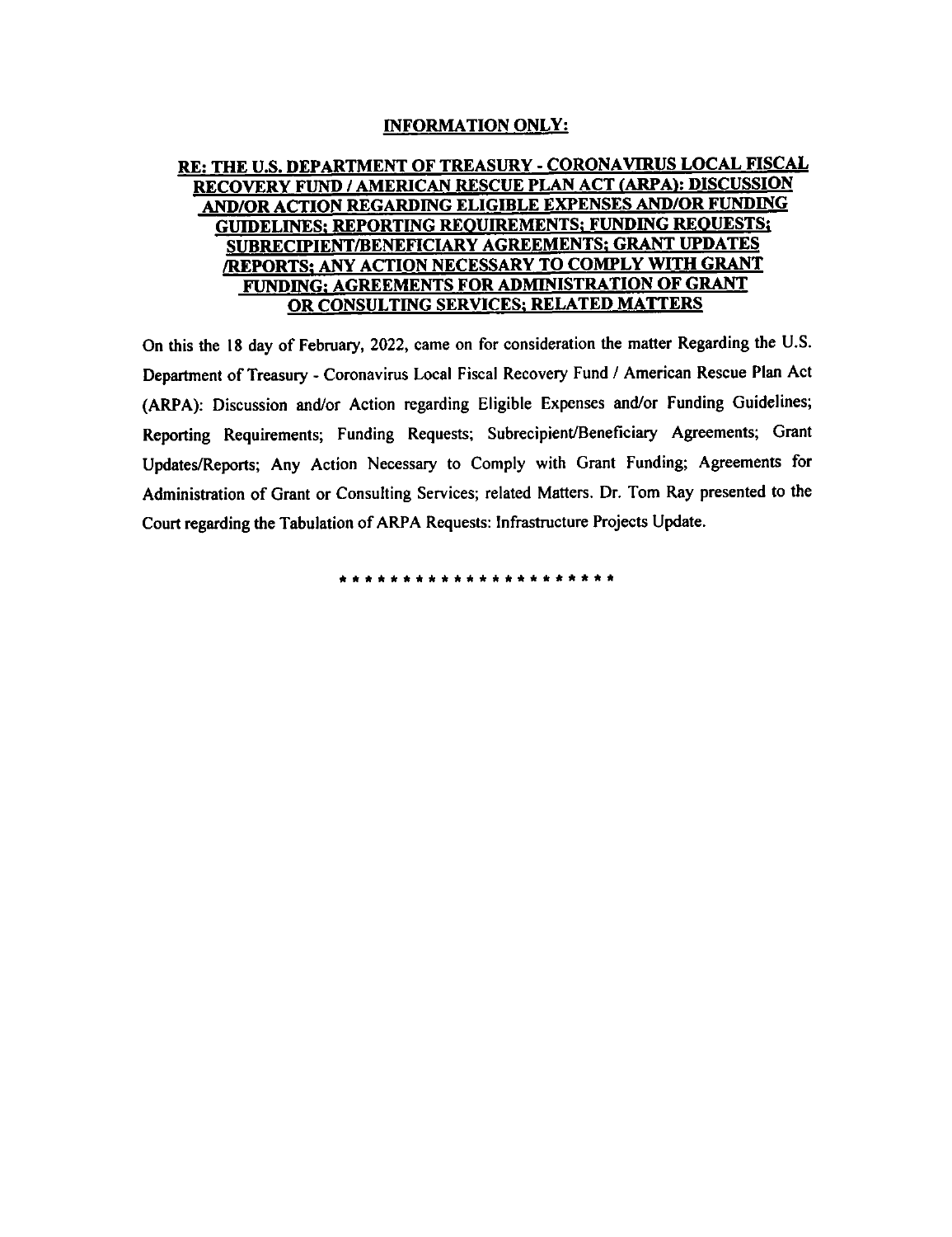Commissioner Jones left the Commissioners Court meeting at 3:58 p.m.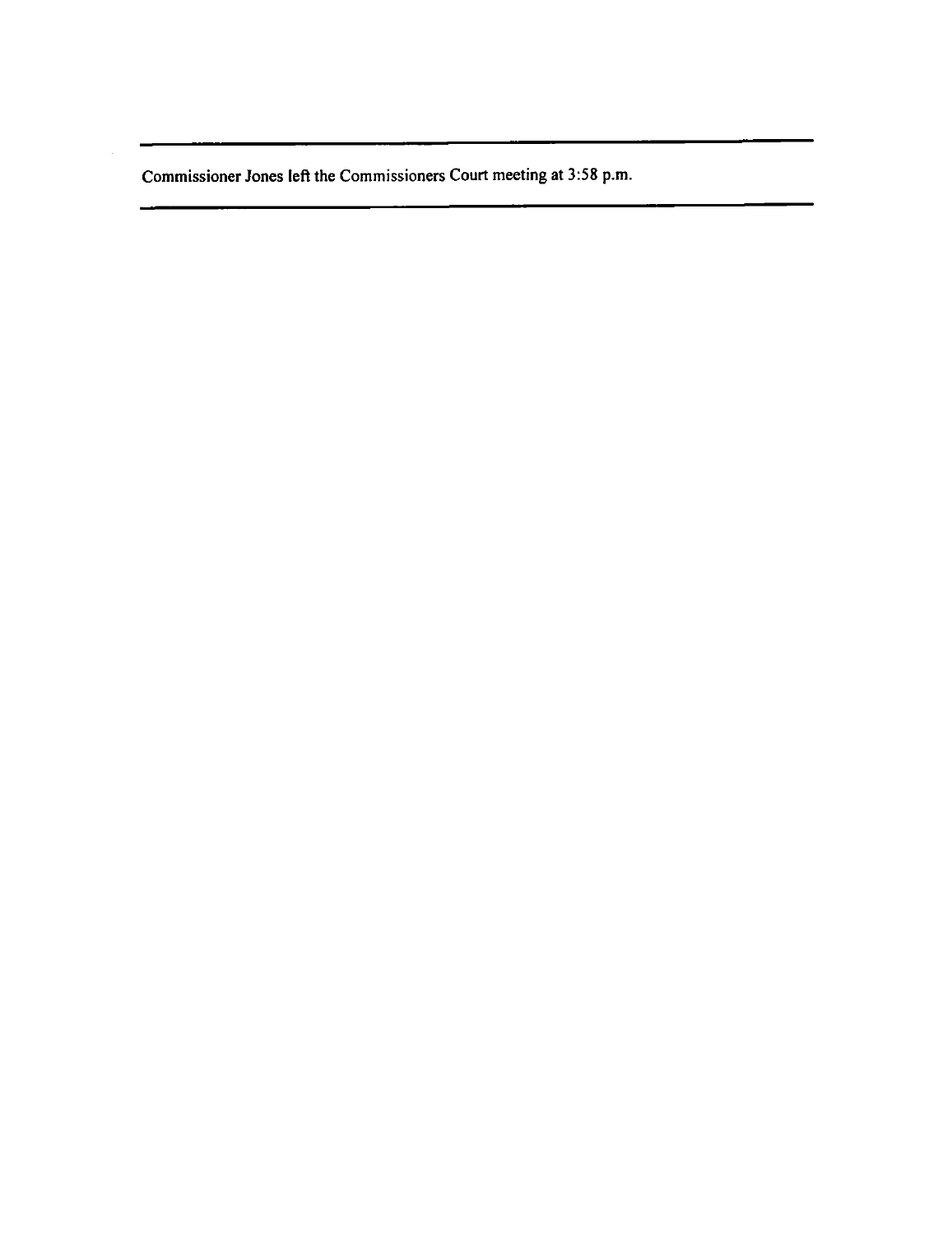### **ADJOURNING BEGULAR** <u><br>ORDER ADJOURNING REGULAR SESSIO</u>

OURNING REGUI<br>:20 o'clock p.m. Co On this the 18 day of<br>meeting of February  $2$ , at 4:20 o'clock p.m. County Judge Scott Felton announced that the bourned.

18,2022 is adjourned.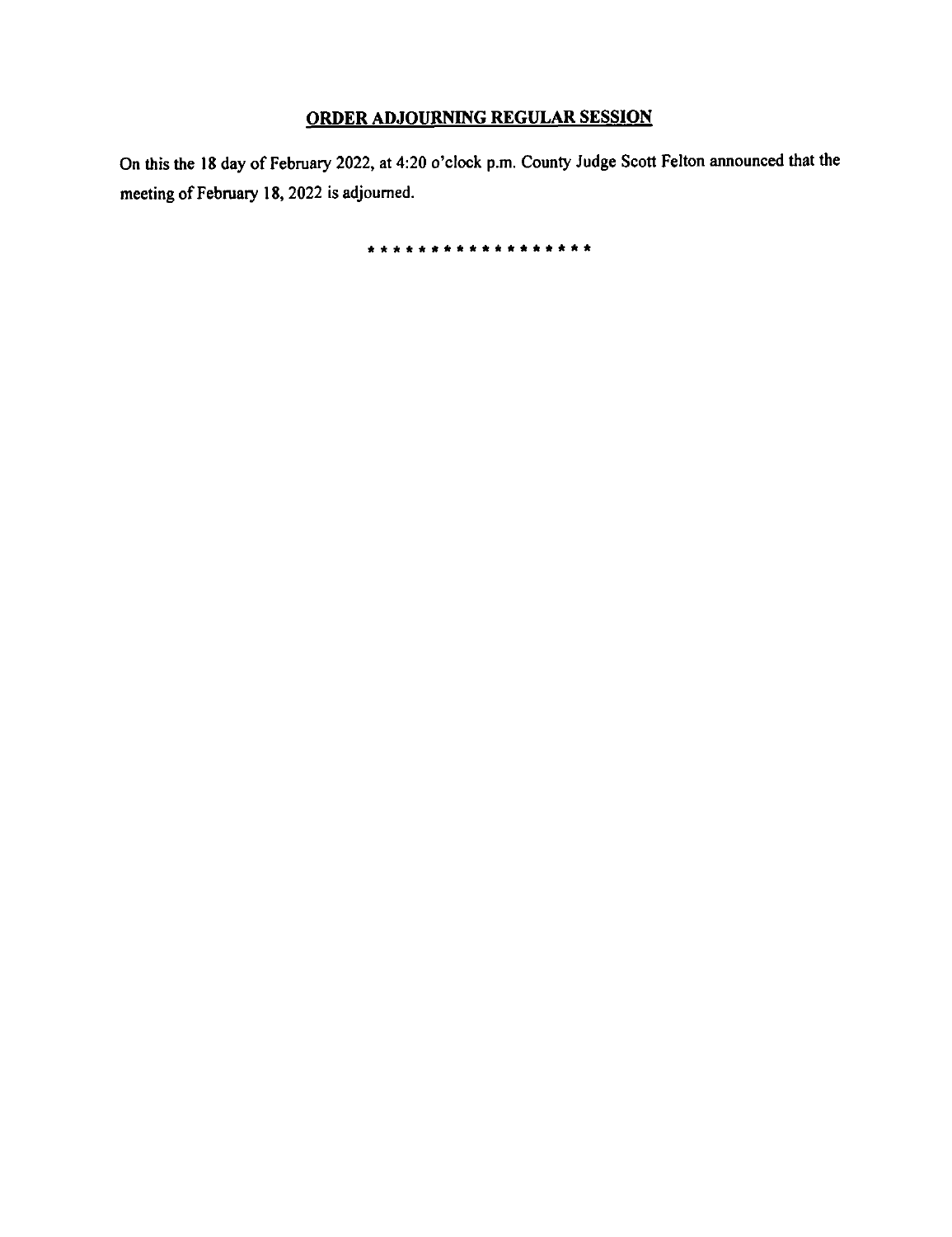### **ITEMS DEFERRED, AGENDA, FEBRUARY 18, 2022**

In this the 18 day of February, 2022, upon motion made, seconded and duly passed by u the  $18$ for Administration of Grant or Consulting Services; related Matters a. Discussion and/ or Action on ARPA Funding Requests: 2) McLennan Community College unanimous vote, it is ordered by the Court that the following Items on the Agenda for February 18, 2022, be, and the same are hereby, deferred:

### D. Grants / Grant Proposals:

- 1. Regarding the U.S. Department of Treasury Coronavirus Local Fiscal Recovery Fund / American Rescue Plan Act (ARPA): Discussion and/or Action regarding Eligible Expenses and/or Funding Guidelines; Reporting Requirements; Funding Requests; Subrecipient/Beneficiary Agreements; Grant Updates/Reports; Any Action Necessary to Comply with Grant Funding; Agreements for Administration of Grant or Consulting Services; related Matters
	- a. Discussion and/or Action on ARPA Funding Requests:
		- 2) McLennan Community College
		- 5) Greater Waco Sports Commission